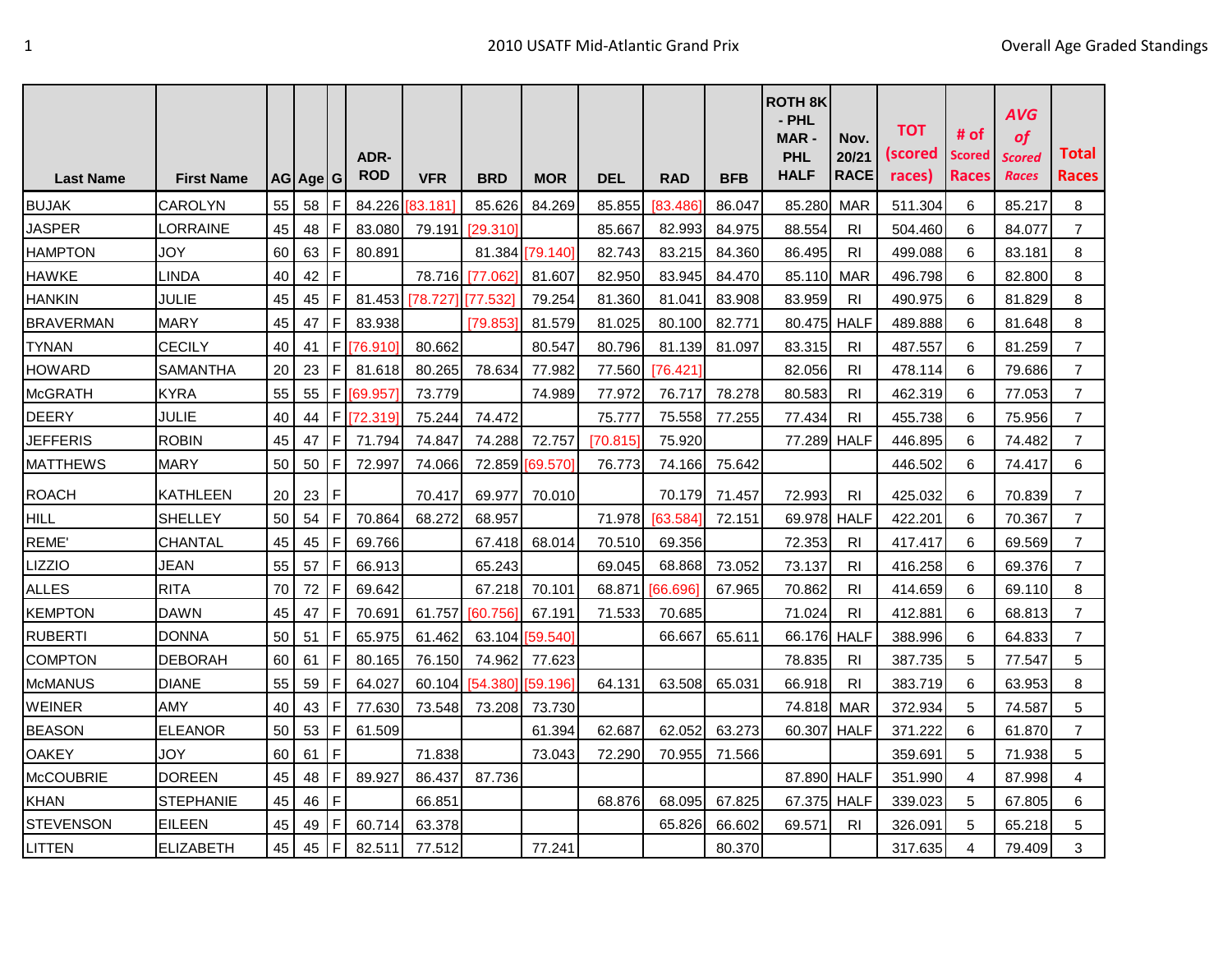| <b>KAUFFMAN</b>          | <b>THERESA</b>  | 45 | 47     | IF          | 75.819 |        | 72.120 | 73.025 |        |        |               | 75.413        | <b>RI</b>      | 296.378 | 4 | 74.094 | 5 |
|--------------------------|-----------------|----|--------|-------------|--------|--------|--------|--------|--------|--------|---------------|---------------|----------------|---------|---|--------|---|
| <b>HARDIES</b>           | <b>DIANE</b>    | 60 | 64     | IF.         |        |        |        |        | 72.902 |        | 70.798 73.837 | 76.735        | <b>RI</b>      | 294.272 | 4 | 73.568 | 6 |
| <b>McWILLIAMS</b>        | <b>TERRY</b>    | 40 | 43     | IF.         | 71.182 |        | 70.374 | 72.261 |        |        |               | 74.760        | <b>MAR</b>     | 288.577 | 4 | 72.144 | 5 |
| <b>DEITCH</b>            | DAWN            | 35 | 39     | IF.         | 48.041 | 47.066 | 45.955 | 45.093 |        |        | 42.896        | 45.297        | RI             | 274.348 | 6 | 45.725 | 6 |
| <b>MATTHEWS</b>          | <b>CAROLYN</b>  | 30 | 34     | IF.         | 67.989 |        | 66.733 |        |        | 69.347 | 70.260        |               |                | 274.330 | 4 | 68.582 | 4 |
| <b>GILL</b>              | ERIN            | 30 | 33     | IF.         | 70.292 |        | 66.078 | 66.286 |        |        |               | 66.852 HALF   |                | 269.508 | 4 | 67.377 | 5 |
| <b>MOXHAM</b>            | <b>KAROLINE</b> | 47 |        | $\mathsf F$ | 65.499 |        | 62.852 |        |        |        | 70.557        | 69.815 HALF   |                | 268.722 | 4 | 67.181 | 5 |
| <b>PASCONE</b>           | <b>SANDRA</b>   | 40 | 44     | I F         | 68.398 | 65.093 |        |        |        |        | 66.203        | 66.308 MAR    |                | 266.002 | 4 | 66.501 | 4 |
| <b>PETRAGLIA</b>         | <b>DARIA</b>    | 40 | 42     | IF.         |        |        | 62.974 | 64.110 |        | 64.235 |               | 66.347        | <b>RI</b>      | 257.667 | 4 | 64.417 | 6 |
| <b>MARTIN</b>            | <b>PAULA</b>    | 45 | 46     | IF.         |        | 63.607 | 64.671 | 66.262 |        |        |               | 58.013 HALF   |                | 252.553 | 4 | 63.138 | 5 |
| <b>MORRIS</b>            | MARJORIE        | 60 | 62     | F           | 65.466 |        | 58.761 | 60.688 | 63.368 |        |               |               |                | 248.283 | 4 | 62.071 | 4 |
| <b>BANASZ</b>            | <b>TARA</b>     | 25 | 29     | IF.         | 66.867 |        | 60.016 | 63.461 |        |        |               | 57.231        | <b>MAR</b>     | 247.576 | 4 | 61.894 | 5 |
| <b>NEILAN</b>            | <b>CLAIRE</b>   | 35 | 36     | ١F          | 60.508 | 61.164 | 61.158 |        |        |        |               | 62.418        | MAR            | 245.248 | 4 | 61.312 | 4 |
| <b>GALDI</b>             | <b>GINA</b>     | 30 | 31     | l F         | 63.005 |        | 60.417 | 57.126 |        |        |               | 58.820        | <b>MAR</b>     | 239.368 | 4 | 59.842 | 5 |
| <b>FEOLE</b>             | CAROLE          | 50 | 51     | F           | 73.088 |        | 72.636 |        | 81.437 |        |               |               |                | 227.161 | 3 | 75.720 | 3 |
| <b>DICARLO</b>           | <b>DENICE</b>   | 35 | 37     | l F         | 74.505 |        | 71.097 | 70.234 |        |        |               |               |                | 215.836 | 3 | 71.945 | 3 |
| <b>KOTT</b>              | AMY             | 30 | 34     | l F         | 72.042 | 71.596 | 67.973 |        |        |        |               |               |                | 211.611 | 3 | 70.537 | 2 |
| <b>FLYNN</b>             | <b>JOANNE</b>   | 30 | 35     | l F         | 67.639 | 69.743 | 70.627 |        |        |        |               |               |                | 208.009 | 3 | 69.336 | 2 |
| <b>HOROWITZ</b>          | KELLY           | 35 | 35     | I F         | 70.162 |        |        |        | 70.825 | 65.359 |               |               |                | 206.346 | 3 | 68.782 | 3 |
| <b>CURRO</b>             | <b>VICTORIA</b> | 25 | 27     | IF.         |        |        | 65.791 |        |        |        | 72.337        | 63.776        | MAR            | 201.904 | 3 | 67.301 | 5 |
| <b>ROPKA</b>             | <b>JENNIFER</b> | 40 | 42     | IF.         | 68.382 |        | 63.994 | 64.936 |        |        |               |               |                | 197.312 | 3 | 65.771 | 3 |
| <b>SAMANNS (-PANZER)</b> | JAMIE           | 30 | 30     | IF.         | 62.555 |        | 61.931 |        |        |        |               | 67.268 HALF   |                | 191.755 | 3 | 63.918 | 4 |
| <b>SEYMOUR</b>           | <b>KRISTY</b>   | 30 | 30     | F           | 65.007 |        | 62.060 | 62.881 |        |        |               |               |                | 189.948 | 3 | 63.316 | 3 |
| <b>FOX</b>               | <b>KRISTINA</b> | 40 | 40     | l F         | 61.569 | 58.893 | 60.918 |        |        |        |               |               |                | 181.380 | 3 | 60.460 | 2 |
| <b>SIMMERS</b>           | <b>SHIRLEY</b>  | 80 | 80     | l F         | 56.602 |        | 56.353 |        |        |        |               | 57.737        | RI.            | 170.692 | 3 | 56.897 | 4 |
| <b>NIGGEMEIER</b>        | ANDREA          | 40 | 41     | l F         |        |        |        |        |        | 80.405 | 82.154        |               |                | 162.558 | 2 | 81.279 | 3 |
| <b>DAHLHOFF</b>          | <b>DENISE</b>   | 35 | 38     | l F         |        |        | 77.803 |        |        |        |               | 79.742        | R <sub>l</sub> | 157.545 | 2 | 78.773 | 4 |
| <b>FORSHEE</b>           | <b>COLLEEN</b>  | 45 | 46     | l F         | 78.723 |        | 77.120 |        |        |        |               |               |                | 155.843 | 2 | 77.922 | 2 |
| <b>DEMURO (WINTERS)</b>  | <b>MARIA</b>    | 25 | 25     | l F         | 79.215 |        |        |        |        |        |               | 75.45368 HALF |                | 154.669 | 2 | 77.334 | 3 |
| <b>MORALES</b>           | <b>ANABELLE</b> | 40 | 42     | IF.         |        | 74.730 |        |        |        |        |               | 77.204        | <b>RI</b>      | 151.933 | 2 | 75.967 | 3 |
| SICONOLFI                | <b>MICHELE</b>  | 25 | 29     | l F         |        | 48.271 |        | 46.643 |        |        |               | 51.339 HALF   |                | 146.253 | 3 | 48.751 | 4 |
| <b>TILLEY</b>            | <b>DIANE</b>    | 40 | 42     | İF.         |        |        | 69.217 |        |        |        |               | 71.609        | <b>MAR</b>     | 140.826 | 2 | 70.413 | 4 |
| <b>GRAEF</b>             | <b>SUSAN</b>    | 55 | $55$ F |             |        |        |        |        | 69.948 |        |               | 70.705        | R <sub>l</sub> | 140.653 | 2 | 70.326 | 4 |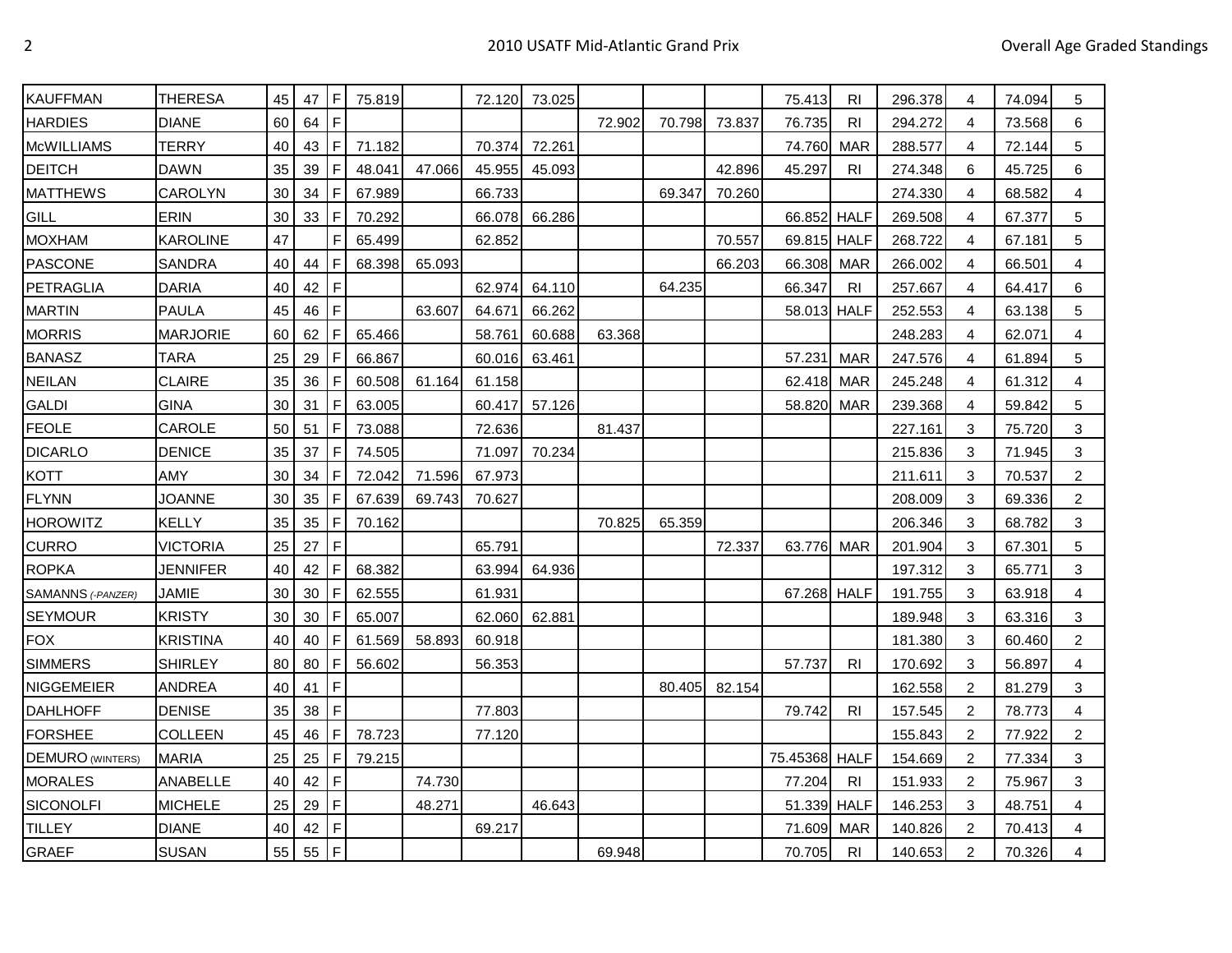| <b>STORY</b>     | <b>GENEVIEVE</b> | 25 | 26     | IF.         |        | 70.520 | 67.688 |        |        |        |        |             |            | 138.208 | 2              | 69.104 | 2              |
|------------------|------------------|----|--------|-------------|--------|--------|--------|--------|--------|--------|--------|-------------|------------|---------|----------------|--------|----------------|
| <b>GRANDISON</b> | <b>KAYLA</b>     | 25 | 28     | l F         |        |        |        |        | 69.369 | 68.362 |        |             |            | 137.731 | 2              | 68.865 | 3              |
| COONEY           | <b>GRETCHEN</b>  | 45 | 49     | l F         |        |        | 68.193 |        |        |        |        | 69.375 HALF |            | 137.568 | 2              | 68.784 | 4              |
| <b>HOEY</b>      | <b>MARGARET</b>  | 70 | 70     | l F         |        |        |        |        |        | 65.763 |        | 67.578      | <b>RI</b>  | 133.342 | $\overline{2}$ | 66.671 | 4              |
| <b>GIORGI</b>    | <b>ELLEN</b>     | 45 | 48     | IF.         | 65.950 |        |        | 65.707 |        |        |        |             |            | 131.658 | 2              | 65.829 | $\overline{2}$ |
| <b>FINNEY</b>    | <b>KAREN</b>     | 40 | 40     | IF.         |        |        |        |        | 65.061 |        |        | 61.589      | <b>MAR</b> | 126.650 | 2              | 63.325 | 4              |
| <b>McCARTHY</b>  | <b>DAWN</b>      | 40 | 43     | l F         | 69.196 |        |        |        |        |        |        | 56.950 HALF |            | 126.146 | 2              | 63.073 | 3              |
| <b>WILSON</b>    | <b>TANYA</b>     | 35 | 38     | l F.        |        |        |        |        | 64.888 |        |        | 60.839      | <b>MAR</b> | 125.727 | $\overline{2}$ | 62.863 | 4              |
| <b>MONTANA</b>   | <b>CONNIE</b>    | 45 | 46     | l F         | 61.085 |        | 62.578 |        |        |        |        |             |            | 123.662 | 2              | 61.831 | 2              |
| PARKER           | <b>STACY</b>     | 25 | 29     | l F         | 59.279 |        |        |        |        |        | 56.711 |             |            | 115.990 | 2              | 57.995 | $\overline{c}$ |
| <b>RELOVA</b>    | <b>ASHLEY</b>    | 20 | 22     | l F         |        |        | 53.625 |        |        |        |        | 58.191 HALF |            | 111.816 | 2              | 55.908 | 4              |
| <b>JARJISIAN</b> | <b>LINDA</b>     | 45 | 49     | l F         |        | 49.272 |        | 49.621 |        |        |        |             |            | 98.893  | 2              | 49.447 | $\overline{c}$ |
| <b>McKEON</b>    | <b>LISA</b>      | 25 | 29     | F           | 52.857 |        | 44.841 |        |        |        |        |             |            | 97.698  | 2              | 48.849 | 2              |
| <b>McLEAN</b>    | <b>FRANCHESA</b> | 40 | 41     | ١F          |        |        |        |        |        |        | 40.213 | 47.901 HALF |            | 88.113  | 2              | 44.057 | 4              |
| PRITZ            | <b>MOLLY</b>     | 20 | 22     | IF          |        | 86.223 |        |        |        |        |        |             |            | 86.223  | $\mathbf{1}$   | 86.223 | 1              |
| <b>WAITHIRA</b>  | <b>KELLEN</b>    | 20 | 23     | l F         |        |        | 86.007 |        |        |        |        |             |            | 86.007  | 1              | 86.007 | 2              |
| <b>HOEY</b>      | LESLEE           | 40 | 41     | IF.         |        |        |        |        |        |        |        | 82.764      | <b>RI</b>  | 82.764  | -1             | 82.764 | 3              |
| <b>JEFFERSON</b> | CAROL            | 20 | 24     | l F.        |        |        | 82.622 |        |        |        |        |             |            | 82.622  |                | 82.622 | 2              |
| <b>DEAN</b>      | ABBY             | 35 | 39     | IF.         |        |        |        |        |        |        |        | 81.932      | <b>MAR</b> | 81.932  | 1              | 81.932 | 3              |
| <b>HAAS</b>      | <b>LISA</b>      | 40 | 42     | l F         |        |        | 81.340 |        |        |        |        |             |            | 81.340  |                | 81.340 | 2              |
| <b>KOLIMAGO</b>  | CAROL            | 40 | 41     | $\mathsf F$ |        |        |        |        |        |        |        | 81.156      | <b>RI</b>  | 81.156  | $\mathbf{1}$   | 81.156 | 3              |
| ONDERKO          | LAURA            | 20 | 24     | l F.        |        |        |        |        |        |        |        | 80.350 HALF |            | 80.350  | 1              | 80.350 | 3              |
| ADDIS-HUDSON     | <b>PATRICIA</b>  | 40 | 44     | l F         | 76.190 |        |        |        |        |        |        |             |            | 76.190  | 1              | 76.190 | -1             |
| <b>CHEUNG</b>    | <b>HELEN</b>     | 30 | 33     | l F         |        |        | 75.721 |        |        |        |        |             |            | 75.721  | 1              | 75.721 | 2              |
| <b>CONNELLY</b>  | <b>KRISTIE</b>   | 30 | 34     | l F         |        |        | 75.081 |        |        |        |        |             |            | 75.081  | $\mathbf{1}$   | 75.081 | $\overline{c}$ |
| <b>WILLIAMS</b>  | <b>MEGAN</b>     | 40 | 40     | IF.         |        |        | 74.866 |        |        |        |        |             |            | 74.866  | 1              | 74.866 | 2              |
| <b>PANETTA</b>   | <b>JENNIFER</b>  | 40 | 40     | l F         |        |        | 74.812 |        |        |        |        |             |            | 74.812  | 1              | 74.812 | $\overline{c}$ |
| <b>MORRISON</b>  | <b>TINA</b>      | 25 | 25     | l F.        |        | 74.576 |        |        |        |        |        |             |            | 74.576  | -1             | 74.576 | -1             |
| LUDWIGSON        | ELIZABETH        | 40 | 44     | l F         |        |        |        | 73.788 |        |        |        |             |            | 73.788  | -1             | 73.788 | 2              |
| <b>JANSEN</b>    | <b>POLLY</b>     | 35 | 35     | IF.         | 71.999 |        |        |        |        |        |        |             |            | 71.999  | -1             | 71.999 | 1              |
| JO               | YOSHIKO          | 45 | 45     | l F         |        |        |        |        |        |        |        | 71.991      | <b>MAR</b> | 71.991  | $\mathbf{1}$   | 71.991 | 3              |
| <b>SKOLOZDRA</b> | LAURA            | 40 | 43     | l F         |        |        | 71.705 |        |        |        |        |             |            | 71.705  | -1             | 71.705 | 2              |
| <b>KNOTHE</b>    | <b>LYNN</b>      | 30 | $32$ F |             |        |        | 71.586 |        |        |        |        |             |            | 71.586  | $\overline{1}$ | 71.586 | $\overline{2}$ |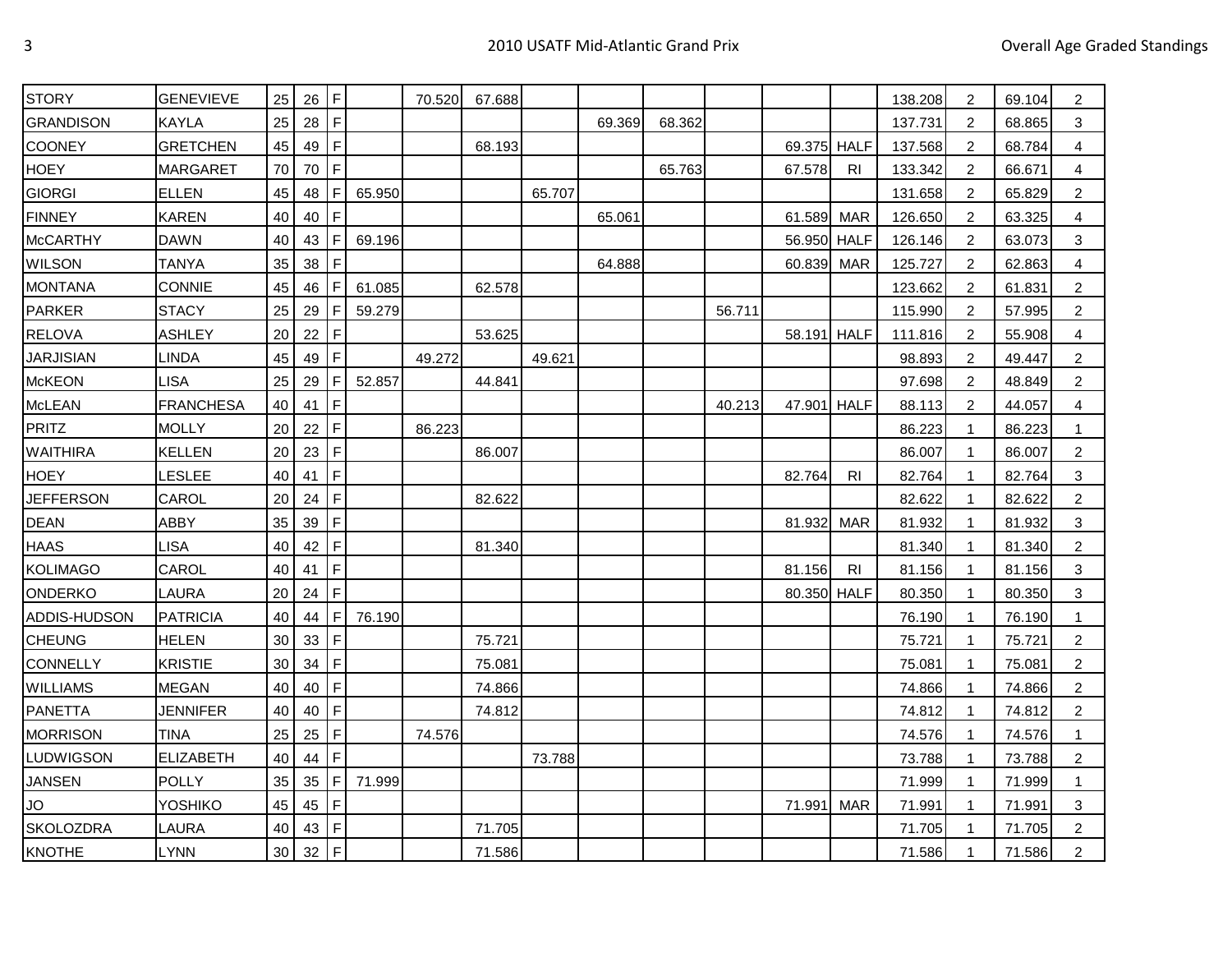| <b>WIETLISBACH</b> | <b>MISSY</b>    | 45 | 46     | IF.         | 71.471 |        |        |        |        |        |        |             |            | 71.471 | $\mathbf{1}$   | 71.471 | 1              |
|--------------------|-----------------|----|--------|-------------|--------|--------|--------|--------|--------|--------|--------|-------------|------------|--------|----------------|--------|----------------|
| <b>FISHER</b>      | ERIN            | 20 | 24     | F           |        |        |        |        |        |        | 71.122 |             |            | 71.122 | $\mathbf{1}$   | 71.122 | $\overline{c}$ |
| O'REGAN            | <b>KATHRYN</b>  | 25 | 25     | IF.         |        |        | 70.724 |        |        |        |        |             |            | 70.724 | -1             | 70.724 | $\overline{2}$ |
| <b>SUCKLING</b>    | ALISON          | 50 | 54     | F           |        |        | 69.729 |        |        |        |        |             |            | 69.729 | 1              | 69.729 | $\overline{c}$ |
| <b>CHIMINO</b>     | <b>CINDY</b>    | 40 | 43     | F           | 69.242 |        |        |        |        |        |        |             |            | 69.242 | $\mathbf 1$    | 69.242 | 1              |
| <b>SIMONETTI</b>   | <b>SARAH</b>    | 15 | 19     | IF.         |        |        | 68.930 |        |        |        |        |             |            | 68.930 |                | 68.930 | $\overline{c}$ |
| <b>KLEMPNER</b>    | <b>JOANNE</b>   | 35 | 38     | TF          |        |        | 68.619 |        |        |        |        |             |            | 68.619 | $\mathbf{1}$   | 68.619 | $\overline{2}$ |
| <b>MULLIN</b>      | <b>MEGAN</b>    | 35 | 35     | F           |        |        |        |        |        |        |        | 67.525 HALF |            | 67.525 | $\mathbf 1$    | 67.525 | 3              |
| <b>BERGMANN</b>    | <b>SARAH</b>    | 25 | 26     | ١F          | 66.918 |        |        |        |        |        |        |             |            | 66.918 | 1              | 66.918 | $\mathbf 1$    |
| <b>McCORMICK</b>   | <b>MARITA</b>   | 25 | 28     | IF.         |        |        | 65.316 |        |        |        |        |             |            | 65.316 | -1             | 65.316 | $\overline{c}$ |
| <b>SCHNEIDER</b>   | <b>KAITE</b>    | 10 | 14     | IF.         |        | 64.600 |        |        |        |        |        |             |            | 64.600 | $\overline{1}$ | 64.600 | $\mathbf{1}$   |
| <b>VICTOREEN</b>   | <b>KRISTINA</b> | 50 | 52     | IF.         |        |        |        |        | 62.585 |        |        |             |            | 62.585 | -1             | 62.585 | $\overline{c}$ |
| <b>MARICICH</b>    | <b>JANE</b>     | 60 | 64     | IF          | 59.993 |        |        |        |        |        |        |             |            | 59.993 | $\mathbf 1$    | 59.993 | $\mathbf{1}$   |
| <b>SCOTT</b>       | <b>BRIANNE</b>  | 25 | 26     | <b>IF</b>   |        |        |        |        |        |        |        | 59.441      | <b>MAR</b> | 59.441 | -1             | 59.441 | 3              |
| <b>GILES</b>       | <b>AUDREY</b>   | 50 | 52     | F           |        |        | 59.321 |        |        |        |        |             |            | 59.321 | $\mathbf 1$    | 59.321 | $\overline{c}$ |
| MASTRIPOLITO       | WENDY           | 40 | 44     | I۴          |        |        |        |        |        |        |        | 58.869      | <b>MAR</b> | 58.869 | 1              | 58.869 | 3              |
| <b>FREEMAN</b>     | <b>ALYSON</b>   | 30 | 34     | IF.         | 58.782 |        |        |        |        |        |        |             |            | 58.782 | -1             | 58.782 |                |
| <b>KENT</b>        | <b>DAWN</b>     | 35 | 36     | F           |        |        |        |        |        | 58.652 |        |             |            | 58.652 | -1             | 58.652 | $\overline{c}$ |
| VANALLEN           | <b>JENNIFER</b> | 35 | 36     | IF.         |        |        |        |        |        |        |        | 58.481      | <b>MAR</b> | 58.481 | -1             | 58.481 | 3              |
| <b>CIVITILLO</b>   | <b>SUSAN</b>    | 40 | 40     | l F         | 58.475 |        |        |        |        |        |        |             |            | 58.475 | -1             | 58.475 | 1              |
| <b>SEANG</b>       | SOMANETTE       | 35 | 36     | $\mathsf F$ |        |        | 57.568 |        |        |        |        |             |            | 57.568 | -1             | 57.568 | $\overline{c}$ |
| <b>FITZGERALD</b>  | <b>KATE</b>     | 40 | 40     | IF.         |        |        |        |        |        |        |        | 56.908      | MAR        | 56.908 | $\mathbf 1$    | 56.908 | 3              |
| <b>HUANG</b>       | <b>TARA</b>     | 25 | 29     | IF          | 56.810 |        |        |        |        |        |        |             |            | 56.810 | -1             | 56.810 | $\mathbf 1$    |
| CRUZ               | <b>SUSAN</b>    | 25 | 27     | IF          |        | 56.564 |        |        |        |        |        |             |            | 56.564 | -1             | 56.564 |                |
| <b>McCOUBRIE</b>   | <b>KATIE</b>    | 15 | 16     | IF.         | 56.112 |        |        |        |        |        |        |             |            | 56.112 | $\mathbf{1}$   | 56.112 | $\mathbf{1}$   |
| <b>SCHNEIDER</b>   | MIKAYLA         | 10 | 12 $F$ |             |        | 55.260 |        |        |        |        |        |             |            | 55.260 | -1             | 55.260 | 1              |
| <b>GORDON</b>      | <b>ANGELA</b>   | 45 | 46     | IF.         |        |        |        |        |        |        | 55.241 |             |            | 55.241 | -1             | 55.241 | $\overline{c}$ |
| PERRY-THOMAS       | <b>CHERRON</b>  | 40 | 44     | IF.         |        |        |        |        |        |        |        | 55.081      | <b>MAR</b> | 55.081 | -1             | 55.081 | 3              |
| <b>LAFOREST</b>    | <b>KIERA</b>    | 35 | 36     | F           |        |        |        |        |        | 54.929 |        |             |            | 54.929 | $\mathbf 1$    | 54.929 | $\overline{c}$ |
| <b>McFARLAND</b>   | <b>MARY PAT</b> | 45 | 46     | 1F          |        |        | 54.906 |        |        |        |        |             |            | 54.906 | -1             | 54.906 | $\overline{2}$ |
| <b>SCHNEIDER</b>   | <b>MOLLY</b>    | 45 | 45     | IF.         |        | 53.854 |        |        |        |        |        |             |            | 53.854 | -1             | 53.854 | 1              |
| <b>SANDERS</b>     | <b>ASHLEY</b>   | 20 | 24     | F           |        |        | 50.261 |        |        |        |        |             |            | 50.261 | $\mathbf 1$    | 50.261 | $\overline{c}$ |
| COUSIN             | <b>LINDA</b>    | 40 | 41 $F$ |             |        |        |        | 49.473 |        |        |        |             |            | 49.473 | 1              | 49.473 | $\overline{2}$ |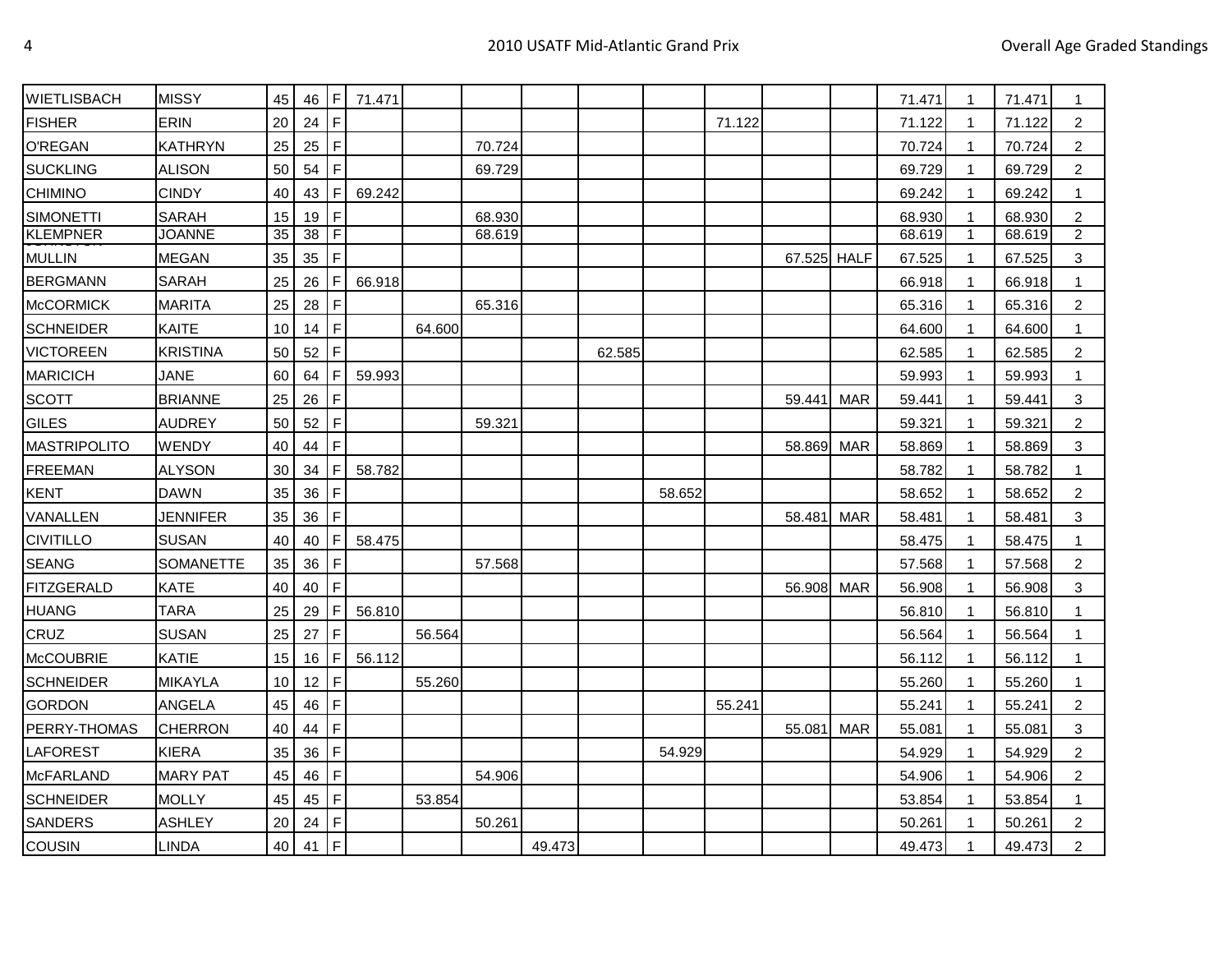| <b>MOSLEY</b>  | <b>PATRICIA</b> |                 | 40 42 F   |     |        |        | 46.499 |  |        |             | 46.499 | 46.499 |  |
|----------------|-----------------|-----------------|-----------|-----|--------|--------|--------|--|--------|-------------|--------|--------|--|
| <b>KAMPF</b>   | <b>EILEEN</b>   |                 | 50 50     | -IF |        | 46.104 |        |  |        |             | 46.104 | 46.104 |  |
| <b>ZIEGLER</b> | <b>MEGAN</b>    | 15 <sup>1</sup> | 18        | ΙF  | 45.957 |        |        |  |        |             | 45.957 | 45.957 |  |
| <b>VAUGHN</b>  | <b>KISHA</b>    |                 | $35$ 35 F |     |        |        | 43.043 |  |        |             | 43.043 | 43.043 |  |
| <b>SMITH</b>   | <b>ERIN</b>     |                 | $30$ 30 F |     |        |        | 41.052 |  |        |             | 41.052 | 41.052 |  |
| <b>LANIER</b>  | <b>GINA</b>     |                 | 45 45 F   |     |        |        |        |  | 35.503 |             | 35.503 | 35.503 |  |
| <b>CLARK</b>   | <b>COURTNEY</b> |                 | 25 26 F   |     |        |        |        |  |        | 35.083 HALF | 35.083 | 35.083 |  |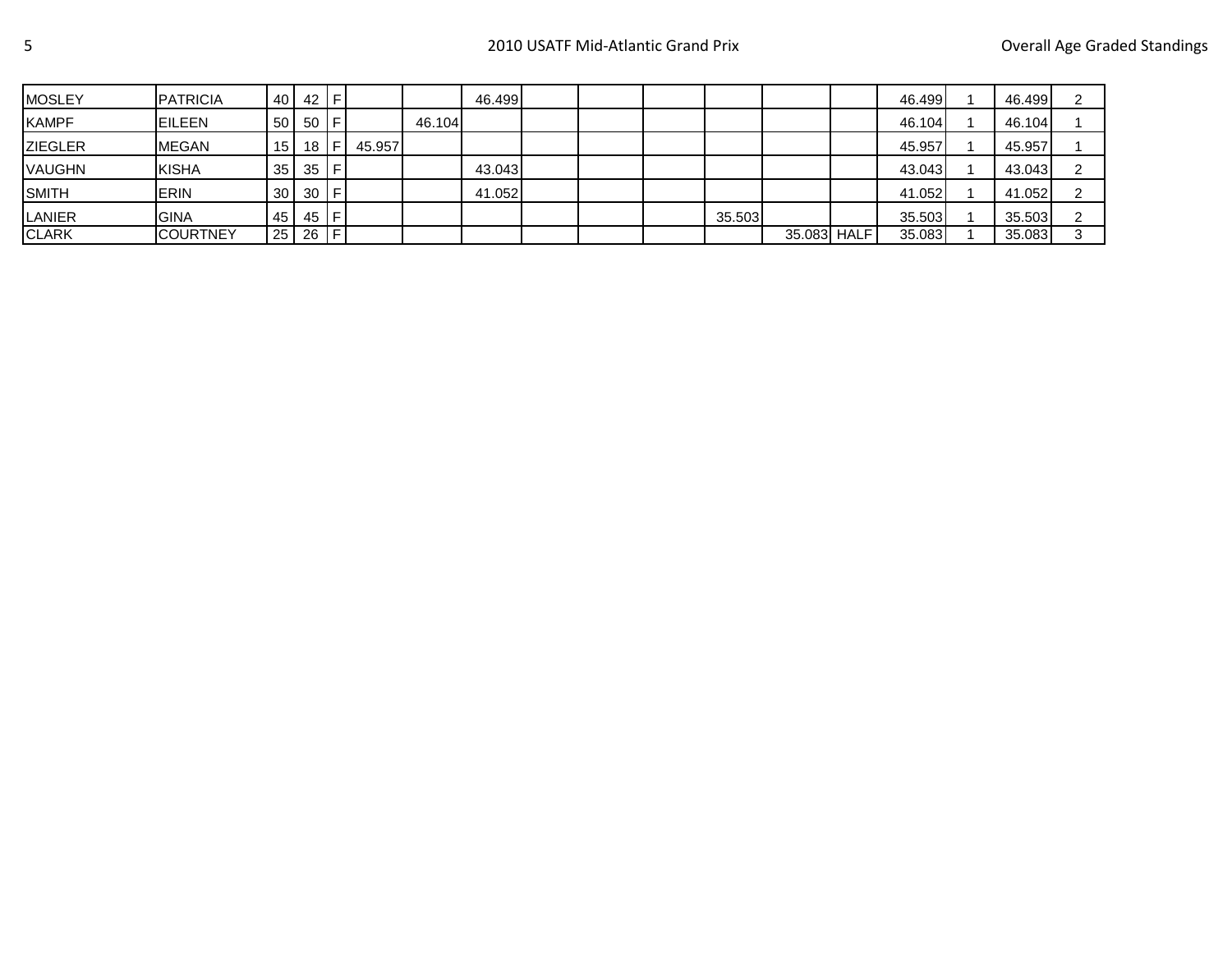|                  |                   |    |          |                | ADR-       |                   |                 |                 |            |            |            | <b>ROTH 8K</b><br>- PHL<br>MAR-<br><b>PHL</b> | Nov.<br>20/21  | <b>TOT</b><br>(scored | # of<br><b>Scored</b> | <b>AVG</b><br>of<br><b>Scored</b> | Total          |
|------------------|-------------------|----|----------|----------------|------------|-------------------|-----------------|-----------------|------------|------------|------------|-----------------------------------------------|----------------|-----------------------|-----------------------|-----------------------------------|----------------|
| <b>Last Name</b> | <b>First Name</b> |    | AG Age G |                | <b>ROD</b> | <b>VFR</b>        | <b>BRD</b>      | <b>MOR</b>      | <b>DEL</b> | <b>RAD</b> | <b>BFB</b> | <b>HALF</b>                                   | <b>RACE</b>    | races)                | <b>Races</b>          | <b>Races</b>                      | <b>Races</b>   |
| <b>WATSON</b>    | <b>GREG</b>       | 40 | 43       | M              | 85.019     | 85.971            |                 | 83.556          |            | 82.069     | 84.027     | 87.453                                        | R <sub>l</sub> | 508.095               | 6                     | 84.683                            | 6              |
| <b>FLANAGAN</b>  | JAMES             | 70 | 72       | $\mathsf{I}$ M |            |                   | 80.913          | 82.508          | 83.045     | 82.212     | 83.552     | 84.691                                        | RI             | 496.921               | 6                     | 82.820                            | 8              |
| <b>SERY</b>      | JIM               | 45 | 48       | M              | 82.952     |                   |                 | 79.925 [79.636] | 80.532     | 80.667     | 82.446     | 83.701                                        | R <sub>l</sub> | 490.223               | 6                     | 81.704                            | 8              |
| <b>HAYBURN</b>   | PAT               | 25 | 25       | M              | 80.207     | 79.208            | 80.259          |                 | 82.686     |            | 83.299     | 83.192                                        | RI             | 488.851               | 6                     | 81.475                            | 6              |
| <b>VITALI</b>    | <b>GREG</b>       | 50 | 53 M     |                | 79.610     | [79.072]          | 80.530          | 80.288          | 80.841     | 78.6681    | 80.329     | 81.331                                        | R <sub>l</sub> | 482.929               | 6                     | 80.488                            | 8              |
| <b>BITTINGER</b> | <b>PETER</b>      | 45 | 45       | M              | 81.513     | 78.428            | [75.638]        | [76.519]        | 78.139     | 77.011     | 78.746     | 81.090                                        | RI             | 474.928               | 6                     | 79.155                            | 8              |
| <b>BODARY</b>    | <b>MICHAEL</b>    | 45 | 49       | M              | 80.183     | 77.275            |                 | [76.245]        | 78.364     | 76.717     | 79.499     | 80.199                                        | RI             | 472.237               | 6                     | 78.706                            | $\overline{7}$ |
| <b>SIMMONS</b>   | <b>DANIEL</b>     | 60 | 62       | M              | [74.422]   | 74.861            | 76.098          | 75.551          | 79.230     |            | 79.513     | 75.405 HALF                                   |                | 460.658               | 6                     | 76.776                            | $\overline{7}$ |
| <b>JENNINGS</b>  | <b>THOMAS</b>     | 65 | 66       | M              | 58.424     | 80.964            | 78.520          |                 |            | 80.886     | 79.474     | 81.654                                        | RI             | 459.921               | 6                     | 76.654                            | 6              |
| <b>SULLIVAN</b>  | <b>BRIAN</b>      | 50 | 50       | M              | 77.293     | 75.842            | [75.506]        | 76.285          | 76.631     |            | 76.590     | 77.043 HALF                                   |                | 459.685               | 6                     | 76.614                            | $\overline{7}$ |
| <b>FRAZZA</b>    | <b>MARK</b>       | 60 | 60       | M              | 75.748     | 75.367            | [72.005]        | [73.364]        | 77.206     | 76.114     | 75.835     | 76.473                                        | <b>RI</b>      | 456.743               | 6                     | 76.124                            | 8              |
| <b>NICHOLSON</b> | <b>BEN</b>        | 35 | 37       |                | M [73.209] | 74.690            | 75.631          | [74.603]        | 76.591     | 74.986     | 77.135     | 76.515                                        | RI             | 455.547               | 6                     | 75.924                            | 8              |
| <b>COPPENS</b>   | LOUIS             | 65 | 67       | M              | 76.952     | 75.133            | [72.308]        |                 | 73.428     | 74.407     | 76.113     | 78.135                                        | R <sub>l</sub> | 454.168               | 6                     | 75.695                            | $\overline{7}$ |
| SAWYER           | <b>STEVE</b>      | 55 | 58       | M              | 77.288     |                   | 68.482          | 76.117          | 76.616     | 75.902     | 77.608     | [68.048]                                      | <b>MAR</b>     | 452.012               | 6                     | 75.335                            | 8              |
| <b>KELLY</b>     | <b>TERENCE</b>    | 40 | 40       | M              | 77.852     | 74.683            | [70.982]        | 72.875          |            | 73.308     | 75.906     | 76.137                                        | RI             | 450.761               | 6                     | 75.127                            | $\overline{7}$ |
| <b>MILLER</b>    | <b>ANTHONY</b>    | 45 | 48       | M              |            | 73.922            |                 | 72.64           | 75.529     | 75.078     | 75.031     | 77.958                                        | R <sub>l</sub> | 450.157               | 6                     | 75.026                            | $\overline{7}$ |
| <b>NIX</b>       | <b>BRYANT</b>     | 45 | 45       | M              |            | 77.717 [71.421]   | [71.467]        | 71.656          | 74.100     | 73.781     | 73.669     | 77.067                                        | RI             | 447.989               | 6                     | 74.665                            | 8              |
| <b>STEVENSON</b> | <b>IAN</b>        | 55 | 55       | M              | 75.020     | [72.550] [66.108] |                 | 73.615          | 73.721     | 73.624     | 75.704     | 75.944                                        | R <sub>l</sub> | 447.629               | 6                     | 74.605                            | 8              |
| <b>KAUFFMAN</b>  | <b>WILLIAM</b>    | 50 | 52       | M              | 72.995     |                   | 70.576          |                 | 74.692     | 75.215     | 75.728     | 76.186                                        | RI             | 445.392               | 6                     | 74.232                            | $\overline{7}$ |
| SANDERCOCK       | <b>MATTHEW</b>    | 40 | 41       | M              |            | 86.612            | 85.732          | 84.433          |            |            | 86.542     | 89.623                                        | RI             | 432.942               | 5                     | 86.588                            | 6              |
| <b>HARDIES</b>   | <b>THEO</b>       | 65 | 65       | M              | 71.601     | 69.536            |                 |                 | 70.545     | 70.352     | 72.571     | 74.145                                        | RI             | 428.750               | 6                     | 71.458                            | 6              |
| <b>DICK</b>      | PHILIP            | 25 | 28       |                | M [66.053] | 68.854            | [66.742]        | 66.983          | 71.009     | 71.048     | 67.532     | 73.035                                        | R <sub>l</sub> | 418.462               | 6                     | 69.744                            | 8              |
| <b>McMANUS</b>   | <b>RORY</b>       | 60 | 61       | M              | 68.284     |                   | 67.993 [66.813] | 67.003          | 68.633     | 67.192     | 68.103     | [63.144]                                      | <b>MAR</b>     | 407.208               | 6                     | 67.868                            | 8              |
| CAMACHO          | <b>EPI</b>        | 50 | 54       | M              | 80.695     | 79.370            |                 | 80.720          | 81.798     | 77.978     |            |                                               |                | 400.560               | 5                     | 80.112                            | 4              |
| <b>PARNELL</b>   | <b>ERIC</b>       | 35 | 36       | M              | 65.543     | 66.197            | 64.810          | 66.667          | 67.295     |            | 68.320     |                                               |                | 398.832               | 6                     | 66.472                            | 5              |
| <b>KONDRACKI</b> | <b>KENNETH</b>    | 45 | 48       | M              | 76.070     | 76.352            |                 | 77.916          |            | 79.214     |            | 82.646                                        | R <sub>l</sub> | 392.198               | 5                     | 78.440                            | 5              |
| <b>BIGGIN</b>    | <b>HUGH</b>       | 50 | 54       | M              | 77.001     | 75.980            | 75.873          |                 | 77.604     | 77.766     |            |                                               |                | 384.224               | 5                     | 76.845                            | 4              |
| <b>MAHER</b>     | <b>EDWARD</b>     | 55 | 56 M     |                | 68.433     | 64.731            | 61.849          |                 |            | 60.444     | 63.708     | 65.021                                        | R <sub>l</sub> | 384.186               | 6                     | 64.031                            | 6              |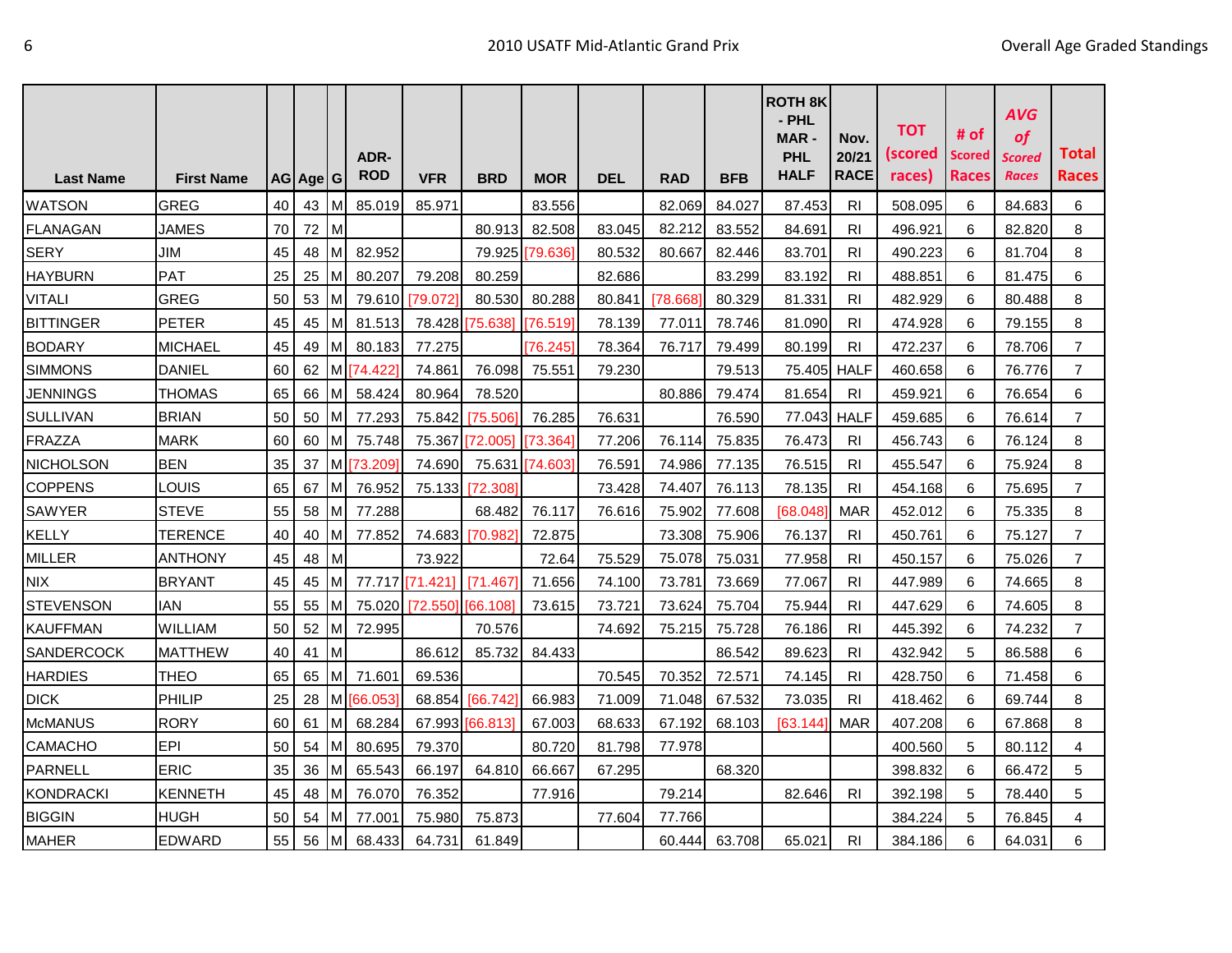| LATSCH           | <b>MICHAEL</b> | 35 | 38     | ıм  |        | 62.776 |        | 62.430 | 62.518 | 62.251 | 65.227 | 65.203      | RI             | 380.406 | 6 | 63.401 | 7              |
|------------------|----------------|----|--------|-----|--------|--------|--------|--------|--------|--------|--------|-------------|----------------|---------|---|--------|----------------|
| <b>RANDOLPH</b>  | <b>PAUL</b>    | 40 | 43     | Iм  | 73.971 | 74.692 | 74.343 |        |        | 75.623 |        | 74.331      | <b>MAR</b>     | 372.960 | 5 | 74.592 | 5              |
| <b>PRIZER</b>    | <b>KENT</b>    | 60 | 60     | IΜ  | 71.589 |        |        | 71.896 |        | 74.069 | 76.044 | 77.762      | <b>HALF</b>    | 371.361 | 5 | 74.272 | 6              |
| <b>BIZAL</b>     | MICHAEL        | 45 | 49     | Iм  | 73.773 | 74.271 | 72.668 |        |        |        | 73.651 | 73.882      | <b>RI</b>      | 368.244 | 5 | 73.649 | 5              |
| <b>BERGER</b>    | JIM            | 55 | 57     | Iм  | 75.397 |        | 70.562 | 72.964 |        |        | 78.375 | 67.176      | <b>MAR</b>     | 364.475 | 5 | 72.895 | 6              |
| <b>SWEIGART</b>  | <b>DIRK</b>    | 50 | 50     | IΜ  | 74.059 |        | 71.829 |        | 71.571 | 69.107 |        | 73.620      | RI             | 360.186 | 5 | 72.037 | 6              |
| <b>CARSTENS</b>  | <b>RUSS</b>    | 45 | 46     | M   | 71.956 | 70.582 | 71.019 | 70.239 |        |        |        | 70.274      | <b>RI</b>      | 354.072 | 5 | 70.814 | 5              |
| <b>CHAN</b>      | ED             | 40 | 42     | Iм  | 70.186 | 69.585 |        | 69.828 |        | 67.200 |        | 69.979      | <b>MAR</b>     | 346.777 | 5 | 69.355 | 5              |
| <b>HAMILTON</b>  | <b>BRANDON</b> | 40 | 42     | ıм  | 68.059 | 68.888 | 67.815 | 68.609 |        |        | 72.567 |             |                | 345.938 | 5 | 69.188 | 4              |
| <b>BARKER</b>    | <b>BRUCE</b>   | 35 | 35     | ıм  | 68.544 |        | 67.535 |        | 69.800 |        | 71.875 | 63.359      | MAR            | 341.114 | 5 | 68.223 | 6              |
| LEBO             | SCOTT          | 40 | 43     | Iм  | 83.946 | 86.293 | 84.527 | 84.948 |        |        |        |             |                | 339.713 | 4 | 84.928 | 3              |
| <b>MARTIN</b>    | JAMES          | 45 | 48     | Iм  | 60.402 |        | 52.313 | 56.472 | 55.892 |        | 55.364 | 58.068      | RI.            | 338.512 | 6 | 56.419 | 7              |
| <b>KIMMEL</b>    | <b>MICHAEL</b> | 35 | 37     | Iм  | 68.562 |        | 65.326 |        | 63.388 | 67.374 |        | 66.499      | <b>RI</b>      | 331.149 | 5 | 66.230 | 6              |
| <b>SHIELDS</b>   | CHARLES        | 50 | 51     | Iм  |        |        |        |        | 81.958 | 80.557 | 83.348 | 84.496      | <b>RI</b>      | 330.359 | 4 | 82.590 | 6              |
| <b>McKINNEY</b>  | SEAN           | 20 | 23     | Iм  | 84.039 |        | 80.211 | 75.133 |        |        | 79.204 |             |                | 318.586 | 4 | 79.647 | 4              |
| <b>PAINTER</b>   | <b>JEFFREY</b> | 50 | 51     | M   | 78.345 | 79.687 | 78.873 |        |        |        | 80.078 |             |                | 316.982 | 4 | 79.245 | 3              |
| <b>STEWART</b>   | <b>DAVID</b>   | 50 | 50     | Iм  |        |        |        | 72.591 | 79.944 | 78.877 |        | 84.253      | <b>RI</b>      | 315.664 | 4 | 78.916 | 6              |
| <b>CLARK</b>     | <b>JOSEPH</b>  | 50 | 52     | Iм  | 79.887 |        | 79.601 | 78.408 |        |        |        | 77.666      | MAR            | 315.563 | 4 | 78.891 | 5              |
| <b>SCHULER</b>   | <b>ROBERT</b>  | 60 | 61     | ıм  | 57.592 |        | 46.560 | 48.511 |        | 53.150 | 52.687 | 55.652      | R <sub>l</sub> | 314.151 | 6 | 52.359 | 7              |
| <b>KOLYNYCH</b>  | <b>MICHAEL</b> | 60 | 63     | ıм  | 62.083 | 63.928 | 59.610 | 61.773 |        |        |        | 59.239 HALF |                | 306.632 | 5 | 61.326 | 5              |
| <b>FERRANTE</b>  | <b>ROBERT</b>  | 40 | 44     | IM. | 76.593 | 76.969 | 76.475 | 76.144 |        |        |        |             |                | 306.182 | 4 | 76.545 | 3              |
| <b>PRICE</b>     | <b>JAMES</b>   | 50 | 52     | IМ  | 81.463 |        | 60.023 | 79.548 |        |        |        | 82.113      | MAR            | 303.147 | 4 | 75.787 | 5              |
| <b>TORCHIA</b>   | <b>ROBERT</b>  | 55 | 59     | lм  |        |        | 73.965 | 76.339 | 76.636 | 76.048 |        |             |                | 302.988 | 4 | 75.747 | 5              |
| <b>COOPER</b>    | <b>STANLEY</b> | 50 | 51     | Iм  | 81.313 |        | 67.883 | 65.417 |        |        |        | 76.237 HALF |                | 290.850 | 4 | 72.712 | 5              |
| <b>McNALLY</b>   | <b>BRIAN</b>   | 25 | 25     | IΜ  | 76.786 | 75.427 |        | 69.018 |        | 68.559 |        |             |                | 289.790 | 4 | 72.448 | 3              |
| <b>McGRATH</b>   | MICHAEL        | 45 | 49     | ıм  | 72.562 | 71.716 | 70.032 | 69.370 |        |        |        |             |                | 283.680 | 4 | 70.920 | 3              |
| <b>HUTTINGER</b> | DAVID          | 45 | 48     | Iм  | 67.753 |        | 65.913 | 70.772 |        |        |        | 66.605      | <b>MAR</b>     | 271.043 | 4 | 67.761 | 5              |
| <b>COFFIN</b>    | <b>DEAN</b>    | 45 | 46     | ıм  | 69.449 | 67.944 | 66.926 | 63.698 |        |        |        |             |                | 268.017 | 4 | 67.004 | 3              |
| <b>BIER</b>      | <b>BARRY</b>   | 45 | 49     | ıм  | 71.791 |        | 65.338 | 68.584 |        |        |        | 60.814      | <b>MAR</b>     | 266.526 | 4 | 66.631 | 5              |
| <b>ELLIOTT</b>   | THOMAS         | 35 | 36     | Iм  | 74.134 |        | 45.316 | 71.678 |        |        |        | 73.336      | MAR            | 264.463 | 4 | 66.116 | 5              |
| <b>DICARLO</b>   | <b>JOHN</b>    | 40 | 44     | Iм  | 69.011 |        | 63.886 | 64.392 |        |        |        | 63.807      | <b>MAR</b>     | 261.095 | 4 | 65.274 | 5              |
| <b>SCHWELM</b>   | <b>BOB</b>     | 50 | 51     | M   | 90.375 |        | 77.118 |        |        |        |        | 91.802      | <b>MAR</b>     | 259.294 | 3 | 86.431 | 4              |
| <b>PERMAR</b>    | <b>TERRY</b>   | 55 | $55$ M |     |        |        | 85.067 | 85.160 |        |        | 88.276 |             |                | 258.503 | 3 | 86.168 | $\overline{4}$ |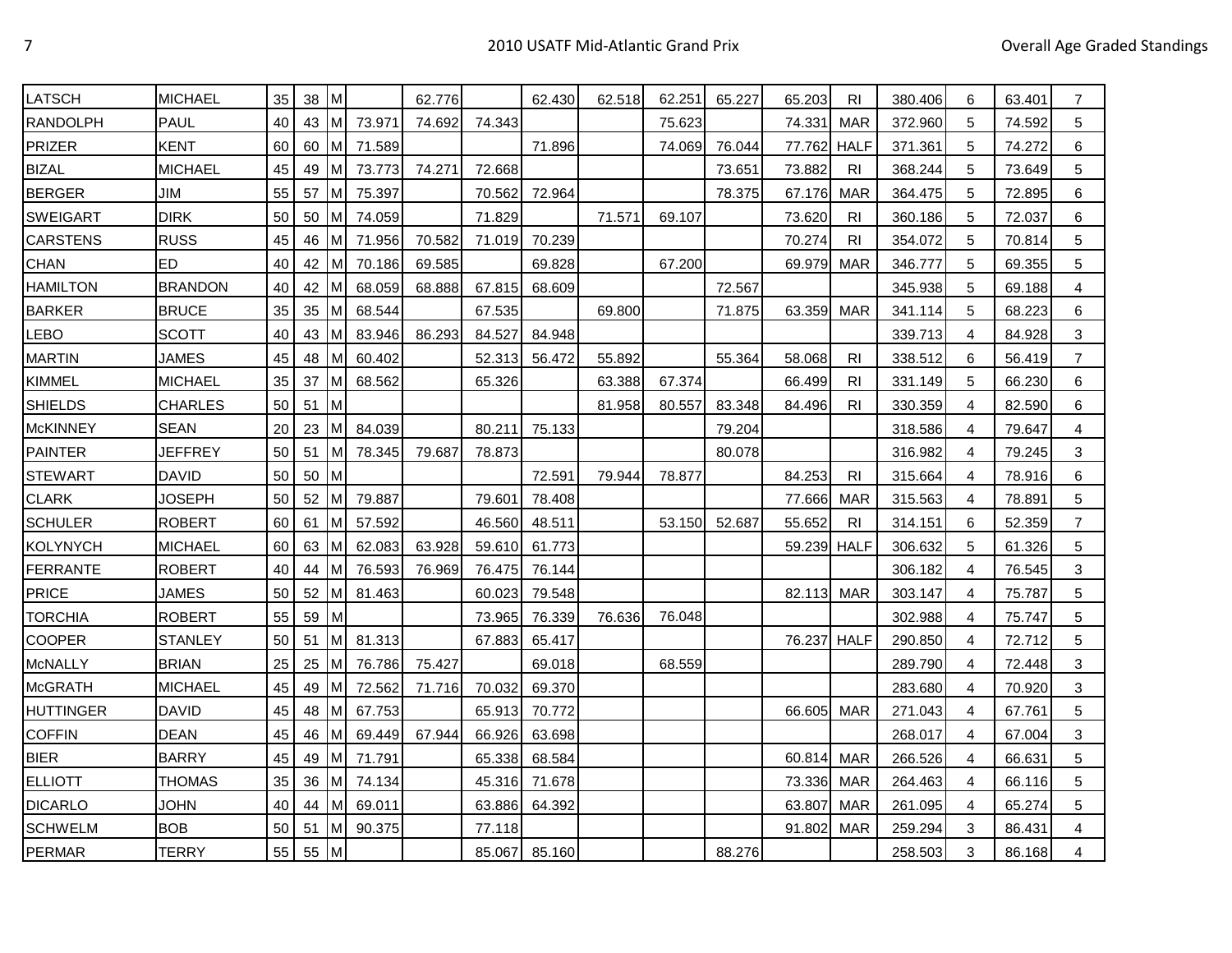| <b>KONIGES</b>    | <b>FRANK</b>    | 55 | 55   | ıм           | 63.307 | 66.017 | 64.013 |        |        |        |        | 64.392      | <b>MAR</b>     | 257.730 | 4 | 64.432 | 4              |
|-------------------|-----------------|----|------|--------------|--------|--------|--------|--------|--------|--------|--------|-------------|----------------|---------|---|--------|----------------|
| <b>MARTINSON</b>  | <b>ROSS</b>     | 30 | 32   | Iм           |        | 82.798 | 82.148 |        |        |        |        | 84.670      | <b>MAR</b>     | 249.617 | 3 | 83.206 | 4              |
| <b>JAMES</b>      | <b>DAVID</b>    | 55 | 58   | Iм           | 86.000 |        |        | 82.616 | 78.717 |        |        |             |                | 247.333 | 3 | 82.444 | 3              |
| <b>REYES</b>      | <b>REINALDO</b> | 50 | 51   | Iм           | 83.835 |        | 79.759 | 83.724 |        |        |        |             |                | 247.318 | 3 | 82.439 | 3              |
| <b>GARDNER</b>    | <b>RICHARD</b>  | 60 | 62   | IM.          | 60.544 |        | 62.248 |        | 61.976 |        | 61.750 |             |                | 246.518 | 4 | 61.630 | 4              |
| WARD              | <b>PATRICK</b>  | 25 | 26   | ΙM           | 81.193 | 81.946 | 79.588 |        |        |        |        |             |                | 242.727 | 3 | 80.909 | 2              |
| <b>STEENKAMER</b> | <b>THOMAS</b>   | 50 | 51   | lм           | 77.998 |        |        |        | 81.369 | 82.036 |        |             |                | 241.402 | 3 | 80.467 | 3              |
| PALESE            | JOSEPH          | 45 | 47   | Iм           | 61.270 |        | 57.923 | 58.533 |        |        | 63.332 |             |                | 241.058 | 4 | 60.264 | 4              |
| <b>BERGMANN</b>   | <b>SETH</b>     | 60 | 60   | lм           |        |        | 79.004 |        |        | 78.725 | 78.914 |             |                | 236.644 | 3 | 78.881 | 4              |
| <b>DENNING</b>    | <b>JOHN</b>     | 40 | 41   | Iм           | 79.864 |        | 78.024 | 78.021 |        |        |        |             |                | 235.910 | 3 | 78.637 | 3              |
| <b>ROSATI</b>     | <b>MICKEY</b>   | 45 | 48   | Iм           | 79.398 | 76.923 | 77.935 |        |        |        |        |             |                | 234.256 | 3 | 78.085 | $\overline{c}$ |
| <b>MEYERS</b>     | <b>IRA</b>      | 45 | 49   | IМ           |        | 78.785 | 75.144 | 77.414 |        |        |        |             |                | 231.343 | 3 | 77.114 | 3              |
| <b>HINES</b>      | <b>PAUL</b>     | 55 | 55   | ıм           | 76.723 |        | 75.286 |        |        |        |        | 78.885      | R <sub>l</sub> | 230.894 | 3 | 76.965 | 4              |
| <b>DYKES</b>      | <b>GENE</b>     | 60 | 62   | $\mathsf{M}$ |        |        |        |        | 74.772 |        | 78.970 | 77.116      | MAR            | 230.858 | 3 | 76.953 | 5              |
| <b>BROADBENT</b>  | <b>DAVE</b>     | 60 | 60   | ıм           |        | 75.367 | 73.513 |        |        |        |        | 76.972      | R <sub>l</sub> | 225.852 | 3 | 75.284 | $\overline{4}$ |
| <b>SUNDIN</b>     | PHILLIP         | 40 | 42   | Iм           | 78.322 |        |        |        | 71.697 |        |        | 73.718      | <b>RI</b>      | 223.738 | 3 | 74.579 | 4              |
| <b>BEZGIN</b>     | <b>ROBERT</b>   | 50 | 50   | Iм           |        | 75.149 | 74.288 |        |        |        |        | 69.832      | <b>MAR</b>     | 219.269 | 3 | 73.090 | 4              |
| <b>GEE</b>        | <b>AUSTIN</b>   | 20 | 24   | Iм           |        |        | 72.542 | 72.894 |        |        |        | 73.314      | <b>RI</b>      | 218.750 | 3 | 72.917 | 5              |
| <b>LEE</b>        | <b>GERRY</b>    | 55 | 59   | Iм           | 73.951 |        | 72.074 | 71.571 |        |        |        |             |                | 217.596 | 3 | 72.532 | 3              |
| <b>DRAG</b>       | WALTER          | 60 | 60   | Iм           |        |        |        |        |        | 71.218 | 73.775 | 71.953 HALF |                | 216.946 | 3 | 72.315 | 5              |
| <b>MASCHERINO</b> | <b>ANDREW</b>   | 55 | 56   | IМ           |        |        |        |        | 72.296 | 70.228 | 73.574 |             |                | 216.098 | 3 | 72.033 | 4              |
| <b>KAMPF</b>      | WILLIAM         | 50 | 50   | Iм           |        | 73.215 | 71.562 | 70.819 |        |        |        |             |                | 215.596 | 3 | 71.865 | 3              |
| <b>DEVLIN</b>     | THOMAS          | 25 | 28   | Iм           |        |        |        |        | 68.431 | 70.836 |        | 73.273 HALF |                | 212.540 | 3 | 70.847 | 5              |
| <b>BRAKE</b>      | <b>KEVIN</b>    | 45 | 46   | Iм           | 65.459 |        |        | 69.512 |        |        |        | 74.823      | MAR            | 209.794 | 3 | 69.931 | 4              |
| WANGLEE           | <b>PAUL</b>     | 45 | 46   | Iм           |        |        |        |        | 69.374 |        | 68.170 | 66.181      | <b>RI</b>      | 203.725 | 3 | 67.908 | 5              |
| <b>HENRY</b>      | <b>EDWARD</b>   | 50 | 52   | Iм           | 70.624 |        |        | 61.919 |        |        |        | 70.746 HALF |                | 203.289 | 3 | 67.763 | 4              |
| <b>SCIOLI</b>     | EDWARD          | 45 | 47   | Iм           | 65.998 |        |        | 68.599 |        |        |        | 63.603      | <b>MAR</b>     | 198.200 | 3 | 66.067 | 4              |
| <b>MORROW</b>     | <b>SCOTT</b>    | 45 | 45   | Iм           | 66.362 |        | 64.843 |        |        |        |        | 66.246      | MAR            | 197.451 | 3 | 65.817 | 4              |
| <b>ESTRADA</b>    | <b>ALEX</b>     | 45 | 48   | Iм           | 69.904 |        |        | 62.708 |        |        |        | 63.008 HALF |                | 195.620 | 3 | 65.207 | 4              |
| <b>NUTT</b>       | <b>PATRICK</b>  | 80 | 80   | Iм           | 66.194 | 62.688 |        | 64.811 |        |        |        |             |                | 193.693 | 3 | 64.564 | 2              |
| <b>DAVIDSON</b>   | <b>GARY</b>     | 40 | 44   | Iм           | 62.390 | 62.685 |        |        |        |        |        | 61.451      | <b>HALF</b>    | 186.526 | 3 | 62.175 | 3              |
| SZYMANSKI         | RICHARD         | 45 | 45   | ıм           |        | 54.472 |        |        |        | 64.396 |        | 67.031      | RI             | 185.899 | 3 | 61.966 | 4              |
| <b>HOROWITZ</b>   | <b>JACK</b>     | 45 | 47 M |              | 57.049 |        |        |        | 63.438 | 63.681 |        |             |                | 184.168 | 3 | 61.389 | 3              |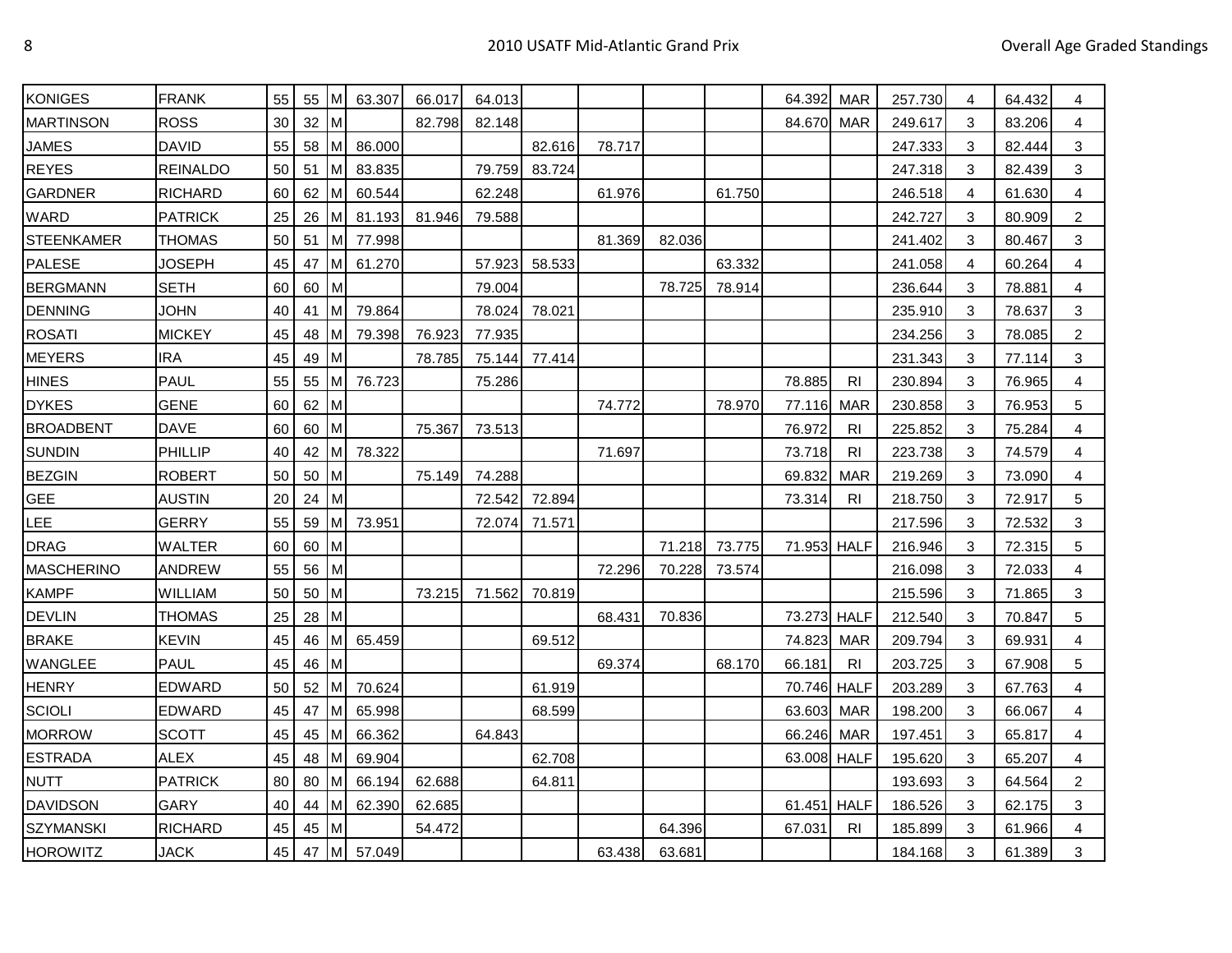| <b>BLINCOE</b>       | <b>ADRIAN</b>      | 30 | 31 | M            |        |        |        |        |        |        | 91.160 | 92.009      | <b>RI</b>  | 183.169 | 2              | 91.584 | 4              |
|----------------------|--------------------|----|----|--------------|--------|--------|--------|--------|--------|--------|--------|-------------|------------|---------|----------------|--------|----------------|
| <b>MAIYO</b>         | <b>LINUS</b>       | 25 | 27 | M            |        |        |        |        |        |        | 90.303 | 91.052      | <b>RI</b>  | 181.355 | 2              | 90.677 | 4              |
| <b>LEVINSON</b>      | ED.                | 50 | 51 | M            |        |        | 56.502 | 59.424 |        |        |        | 60.864 HALF |            | 176.791 | 3              | 58.930 | 5              |
| <b>HAYES</b>         | <b>JEFFERY</b>     | 50 | 51 | <b>M</b>     | 85.769 |        |        |        |        | 85.607 |        |             |            | 171.376 | 2              | 85.688 | 2              |
| <b>DICKEY</b>        | <b>DALE</b>        | 45 | 48 | M            |        |        | 83.916 |        |        |        |        | 86.568 HALF |            | 170.485 | 2              | 85.242 | 4              |
| <b>BIELECKI</b>      | <b>GREGORY</b>     | 30 | 30 | Iм           |        |        |        |        |        | 83.366 |        | 86.913 HALF |            | 170.279 | 2              | 85.139 | 4              |
| <b>FASULO</b>        | <b>JONATHAN</b>    | 25 | 28 | Iм           |        | 84.045 | 86.042 |        |        |        |        |             |            | 170.087 | 2              | 85.043 | 2              |
| <b>MURRAY</b>        | DENNIS             | 55 | 59 | M            |        |        | 54.265 | 55.781 |        |        | 57.901 |             |            | 167.947 | 3              | 55.982 | 4              |
| <b>BROWN</b>         | <b>DARRYL</b>      | 25 | 28 | M            |        |        |        |        | 85.789 | 82.051 |        |             |            | 167.840 | 2              | 83.920 | 3              |
| <b>BURGMANN</b>      | <b>MARK</b>        | 20 | 23 | Iм           |        |        |        |        |        |        | 82.998 | 82.544      | <b>RI</b>  | 165.542 | 2              | 82.771 | 4              |
| <b>VILARDO</b>       | <b>MARK</b>        | 35 | 36 | M            | 83.168 |        | 81.534 |        |        |        |        |             |            | 164.701 | 2              | 82.351 | $\overline{2}$ |
| WRZOSEK              | THOMAS             | 50 | 53 | l M          | 80.694 |        |        |        |        | 81.641 |        |             |            | 162.335 | 2              | 81.168 | 2              |
| <b>KEMMERLE</b>      | <b>KEVIN</b>       | 20 | 23 | M            |        |        | 78.624 |        |        |        |        | 82.532 HALF |            | 161.156 | 2              | 80.578 | 4              |
| CANNAVA              | <b>BOB</b>         | 55 | 56 | IМ           | 81.579 |        | 78.637 |        |        |        |        |             |            | 160.216 | 2              | 80.108 | $\overline{2}$ |
| <b>CUNNINGHAM JR</b> | <b>KEVIN</b>       | 25 | 26 | M            | 80.312 |        | 79.778 |        |        |        |        |             |            | 160.090 | 2              | 80.045 | 2              |
| <b>KOSTENBAUDER</b>  | <b>JOHN</b>        | 55 | 55 | ıм           | 53.411 | 54.464 |        |        |        |        |        | 50.821      | <b>MAR</b> | 158.697 | 3              | 52.899 | 3              |
| <b>HERRING</b>       | LEONARD            | 60 | 62 | IM.          | 53.799 | 54.290 |        |        |        |        |        | 49.915      | <b>MAR</b> | 158.003 | 3              | 52.668 | 3              |
| <b>LOREN</b>         | <b>JOSHUA</b>      | 25 | 29 | Iм           |        | 79.417 |        |        |        |        |        | 78.558      | RI         | 157.975 | $\overline{2}$ | 78.988 | 3              |
| <b>BICKEL</b>        | <b>BOB</b>         | 50 | 52 | Iм           | 77.634 |        |        | 79.807 |        |        |        |             |            | 157.441 | 2              | 78.721 | $\overline{c}$ |
| <b>YUOT</b>          | <b>MACHARIA</b>    | 25 | 28 | Iм           |        |        |        |        |        |        | 86.012 | 70.343 HALF |            | 156.354 | $\overline{2}$ | 78.177 | 4              |
| <b>HAMERSLY</b>      | <b>MARK</b>        | 25 | 28 | ıм           | 49.174 | 50.255 |        |        |        |        | 55.798 |             |            | 155.227 | 3              | 51.742 | $\overline{2}$ |
| LANIER               | <b>KAREEM</b>      | 35 | 37 | M            |        | 75.413 |        | 78.380 |        |        |        |             |            | 153.793 | 2              | 76.896 | $\overline{c}$ |
| ANGELILLO            | <b>RICHARD</b>     | 30 | 31 | M            |        |        | 78.869 |        |        |        |        | 72.838      | <b>MAR</b> | 151.707 | 2              | 75.854 | $\overline{4}$ |
| <b>FLINT</b>         | <b>CHRISTOPHER</b> | 35 | 39 | M            | 76.357 |        | 73.585 |        |        |        |        |             |            | 149.942 | $\overline{2}$ | 74.971 | 2              |
| <b>GOLDTHORP</b>     | <b>JOHN</b>        | 30 | 32 | M            |        |        |        |        |        | 74.266 | 74.564 |             |            | 148.830 | 2              | 74.415 | 3              |
| <b>CLARK</b>         | <b>NEILL</b>       | 35 | 38 | Iм           |        |        | 72.164 |        | 76.616 |        |        |             |            | 148.780 | 2              | 74.390 | 3              |
| LLOYD                | <b>CHAD</b>        | 25 | 29 | ıм           | 75.832 |        |        | 72.412 |        |        |        |             |            | 148.244 | 2              | 74.122 | 2              |
| <b>CUTRONA</b>       | <b>MATTHEW</b>     | 40 | 40 | Iм           |        |        |        |        |        |        | 76.836 | 70.015      | <b>MAR</b> | 146.852 | 2              | 73.426 | $\overline{4}$ |
| <b>GAUSE</b>         | PHILLIP            | 25 | 28 | M            |        |        |        | 73.953 |        |        |        | 71.218      | <b>MAR</b> | 145.172 | $\overline{2}$ | 72.586 | 4              |
| <b>SCHULTZ</b>       | <b>DEREK</b>       | 30 | 31 | M            | 71.778 |        | 72.478 |        |        |        |        |             |            | 144.255 | 2              | 72.128 | $\overline{c}$ |
| <b>CODY</b>          | WILLIAM            | 50 | 53 | Iм           | 72.999 |        |        | 70.919 |        |        |        |             |            | 143.918 | 2              | 71.959 | $\overline{2}$ |
| <b>CLYDE</b>         | <b>STEPHEN</b>     | 40 | 41 | M            |        |        | 44.749 |        |        |        | 49.022 | 49.312 HALF |            | 143.083 | 3              | 47.694 | 5              |
| <b>DOMBROSKY</b>     | <b>CRAIG</b>       | 50 | 50 | $\mathsf{M}$ |        | 70.372 |        |        |        | 70.811 |        |             |            | 141.183 | $\overline{2}$ | 70.592 | $\overline{2}$ |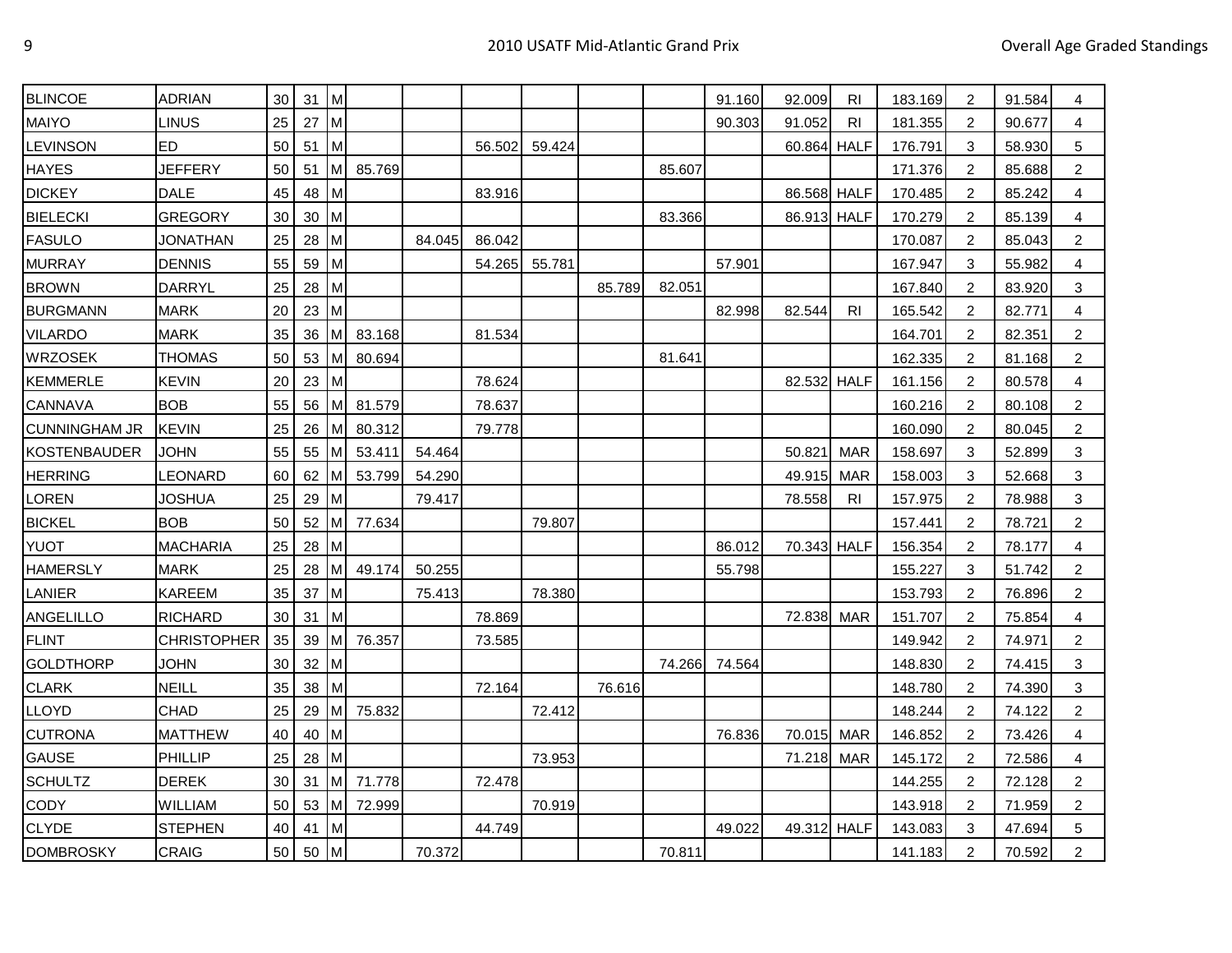| <b>PROSSER</b>     | <b>GREG</b>      | 35 | 35 | M              | 69.353 |        | 68.916 |        |        |        |        |             |           | 138.269 | 2              | 69.135 | $\overline{2}$ |
|--------------------|------------------|----|----|----------------|--------|--------|--------|--------|--------|--------|--------|-------------|-----------|---------|----------------|--------|----------------|
| <b>BERMUDEZ</b>    | <b>ABEL</b>      | 25 | 29 | lм             | 68.342 |        |        |        |        |        | 68.316 |             |           | 136.659 | 2              | 68.329 | $\overline{c}$ |
| <b>STEAD</b>       | <b>JEFFREY</b>   | 20 | 23 | ıм             | 71.933 |        | 64.605 |        |        |        |        |             |           | 136.538 | 2              | 68.269 | $\overline{2}$ |
| <b>GILBERT</b>     | <b>BRUCE</b>     | 70 | 74 | Iм             | 69.962 |        |        | 64.074 |        |        |        |             |           | 134.036 | 2              | 67.018 | $\overline{2}$ |
| <b>LUMPKIN</b>     | <b>KEVIN</b>     | 45 | 48 | M              |        |        | 69.698 |        |        |        |        | 63.994 HALF |           | 133.692 | 2              | 66.846 | 4              |
| <b>WOLFHEIMER</b>  | <b>MARK</b>      | 40 | 44 | $\mathsf{I}$ M |        |        | 66.025 |        |        |        |        | 66.470      | MAR       | 132.495 | 2              | 66.248 | 4              |
| <b>MATTHEWS</b>    | <b>KEVIN</b>     | 45 | 46 | ıм             | 69.505 |        |        |        | 62.741 |        |        |             |           | 132.246 | 2              | 66.123 | $\overline{2}$ |
| <b>McGINLEY</b>    | <b>THOMAS</b>    | 45 | 47 | lм             |        |        | 63.811 |        |        |        |        | 67.710 HALF |           | 131.521 | 2              | 65.760 | 4              |
| <b>CHRISTENSEN</b> | <b>RAYMOND</b>   | 45 | 48 | M              | 63.291 |        |        | 66.496 |        |        |        |             |           | 129.787 | 2              | 64.894 | 2              |
| <b>SERPENTINE</b>  | <b>DUANE</b>     | 30 | 33 | Iм             |        |        |        |        | 61.843 | 67.029 |        |             |           | 128.872 | 2              | 64.436 | 3              |
| <b>DURKIN</b>      | <b>JAMES</b>     | 70 | 72 | Iм             |        | 64.695 |        | 63.770 |        |        |        |             |           | 128.465 | 2              | 64.232 | $\overline{2}$ |
| <b>YERMISH</b>     | <b>IRA</b>       | 60 | 62 | Iм             | 64.742 |        | 58.735 |        |        |        |        |             |           | 123.478 | 2              | 61.739 | 2              |
| <b>MESSENGER</b>   | <b>FRANK</b>     | 65 | 65 | Iм             | 64.778 |        | 56.476 |        |        |        |        |             |           | 121.253 | 2              | 60.627 | $\overline{2}$ |
| <b>WRIGHT</b>      | <b>KEITH</b>     | 50 | 53 | I M            |        |        | 65.100 |        |        |        |        | 52.469 HALF |           | 117.569 | 2              | 58.784 | 4              |
| WIETLISBACH        | <b>BRUCE</b>     | 50 | 51 | ıм             | 61.138 | 55.013 |        |        |        |        |        |             |           | 116.151 | 2              | 58.075 | $\mathbf 1$    |
| GOZDAN             | <b>MIKE</b>      | 40 | 42 | Iм             |        |        | 51.378 | 62.176 |        |        |        |             |           | 113.554 | $\overline{2}$ | 56.777 | 3              |
| <b>HERMAN</b>      | <b>GERALD</b>    | 65 | 66 | Iм             |        |        | 53.716 |        |        |        |        | 59.799      | <b>RI</b> | 113.515 | 2              | 56.758 | 4              |
| <b>HOEY</b>        | <b>FREDERICK</b> | 70 | 72 | Iм             |        |        |        |        |        | 53.987 |        | 55.407      | RI.       | 109.394 | 2              | 54.697 | 4              |
| <b>McKINNEY</b>    | <b>RALPH</b>     | 65 | 65 | Iм             | 55.951 |        | 51.829 |        |        |        |        |             |           | 107.780 | 2              | 53.890 | $\overline{2}$ |
| <b>PEYTON</b>      | <b>MICHAEL</b>   | 40 | 42 | Iм             | 59.182 |        | 48.420 |        |        |        |        |             |           | 107.601 | 2              | 53.801 | $\overline{c}$ |
| <b>SCHULTZ</b>     | <b>JOHN</b>      | 75 | 77 | Iм             | 59.929 |        |        |        | 47.204 |        |        |             |           | 107.133 | 2              | 53.566 | $\overline{c}$ |
| ALEXANDER          | <b>NORMAN</b>    | 55 | 56 | M              |        |        | 52.943 |        |        |        |        | 52.383      | <b>RI</b> | 105.326 | $\overline{2}$ | 52.663 | 4              |
| <b>HAVLICK</b>     | <b>JOSEPH</b>    | 80 | 82 | $\mathsf{M}$   |        |        |        | 45.931 |        | 51.200 |        |             |           | 97.131  | 2              | 48.565 | 3              |
| <b>WOLFF</b>       | <b>ROB</b>       | 45 | 48 | Iм             |        |        | 48.619 | 44.887 |        |        |        |             |           | 93.506  | 2              | 46.753 | 3              |
| <b>BLOOD</b>       | <b>RYAN</b>      | 20 | 24 | Iм             |        |        | 89.302 |        |        |        |        |             |           | 89.302  | $\mathbf 1$    | 89.302 | $\overline{2}$ |
| <b>BOATWRIGHT</b>  | <b>CHARLES</b>   | 50 | 53 | ıм             | 88.661 |        |        |        |        |        |        |             |           | 88.661  | -1             | 88.661 | $\mathbf 1$    |
| <b>MELLEA</b>      | PAT              | 20 | 24 | Iм             | 87.955 |        |        |        |        |        |        |             |           | 87.955  | -1             | 87.955 | 1              |
| CHURCHMAN          | <b>PETER</b>     | 55 | 55 | M              |        |        |        |        |        |        |        | 87.019      | RI        | 87.019  | -1             | 87.019 | 3              |
| <b>FORDE</b>       | <b>KEVIN</b>     | 45 | 47 | Iм             |        |        |        |        |        |        |        | 85.285      | <b>RI</b> | 85.285  | $\mathbf{1}$   | 85.285 | 3              |
| <b>FANELLI</b>     | <b>GARY</b>      | 55 | 59 | M              |        |        | 83.911 |        |        |        |        |             |           | 83.911  | -1             | 83.911 | $\overline{2}$ |
| <b>FULLER</b>      | <b>BRIAN</b>     | 20 | 23 | lм             |        |        | 83.637 |        |        |        |        |             |           | 83.637  | $\overline{1}$ | 83.637 | $\overline{2}$ |
| <b>KELLY</b>       | <b>JOHN</b>      | 50 | 50 | M              |        |        |        |        |        | 83.552 |        |             |           | 83.552  | -1             | 83.552 | 2              |
| <b>RIMKIS</b>      | <b>ROBERT</b>    | 45 | 49 | $\mathsf{M}$   |        |        |        |        | 83.378 |        |        |             |           | 83.378  | $\overline{1}$ | 83.378 | $\overline{2}$ |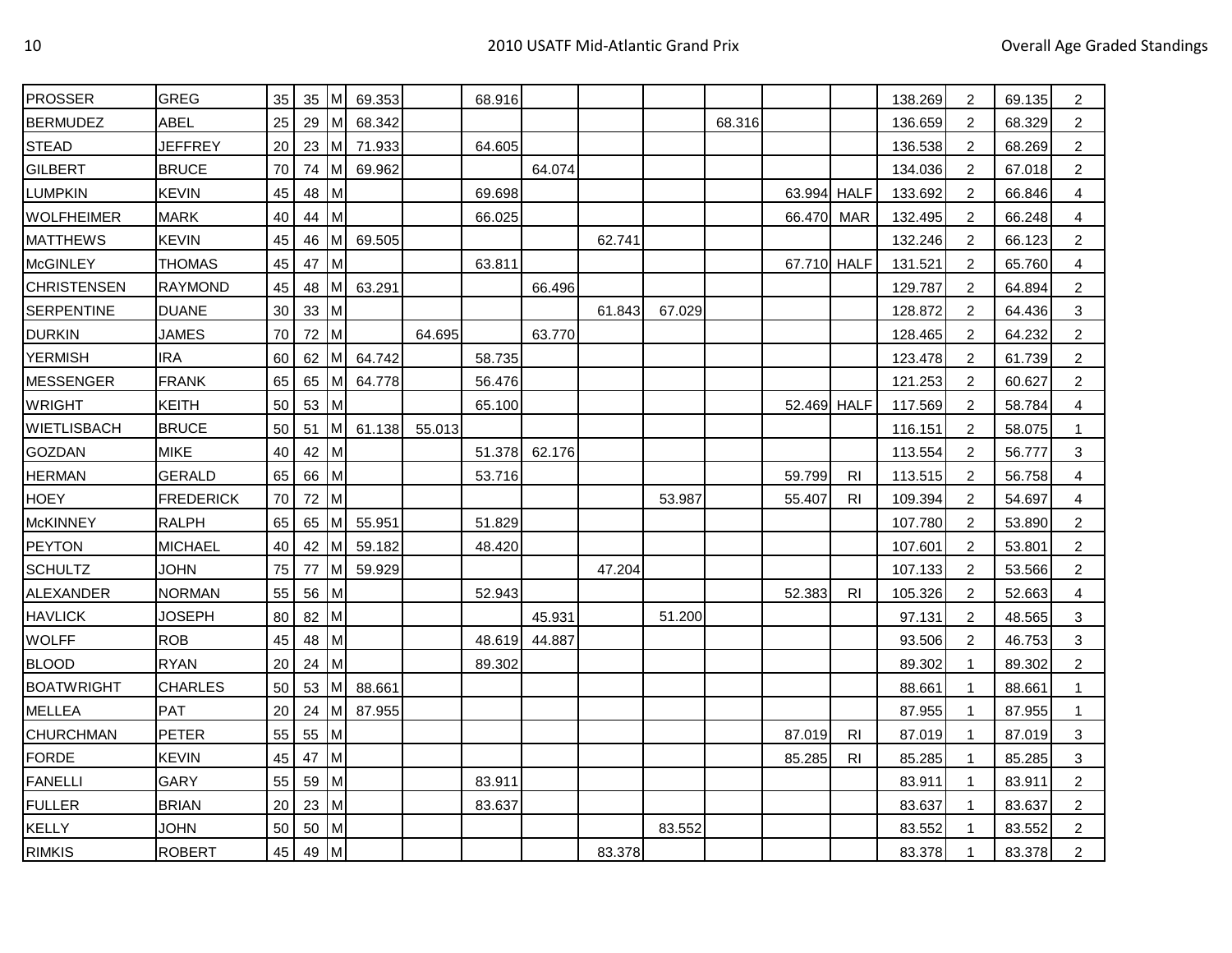| <b>ENNIST</b>      | <b>NATHAN</b>   | 20 <sub>1</sub> | $23$ M |    |        |        |        |        |        |        |        | 83.278 MAR  |                | 83.278 | -1           | 83.278 | 3              |
|--------------------|-----------------|-----------------|--------|----|--------|--------|--------|--------|--------|--------|--------|-------------|----------------|--------|--------------|--------|----------------|
| <b>BYRNE</b>       | <b>MATTHEW</b>  | 30              | 34     | Iм |        |        | 83.045 |        |        |        |        |             |                | 83.045 | $\mathbf{1}$ | 83.045 | $\overline{2}$ |
| <b>DESANTIS</b>    | <b>NICK</b>     | 25              | 26     | Iм |        |        |        |        |        |        | 82.615 |             |                | 82.615 | -1           | 82.615 | 2              |
| LEVY               | LAURENCE        | 40              | 44     | lм | 82.583 |        |        |        |        |        |        |             |                | 82.583 | 1            | 82.583 | $\mathbf 1$    |
| <b>BENTLEY</b>     | <b>RAYMOND</b>  | 50              | 50     | Iм |        |        |        |        |        |        |        | 82.443 MAR  |                | 82.443 | 1            | 82.443 | 3              |
| <b>BRESLIN</b>     | <b>JOEL</b>     | 50              | 50     | lм |        |        |        |        |        | 82.145 |        |             |                | 82.145 | $\mathbf{1}$ | 82.145 | $\overline{2}$ |
| CAULLER            | <b>GREGORY</b>  | 50              | 50     | Iм |        |        | 81.929 |        |        |        |        |             |                | 81.929 | -1           | 81.929 | $\overline{2}$ |
| <b>O'CONNOR</b>    | <b>DENNIS</b>   | 20              | 23     | Iм |        |        | 81.637 |        |        |        |        |             |                | 81.637 | $\mathbf{1}$ | 81.637 | $\overline{2}$ |
| LANG               | <b>BRIAN</b>    | 20              | 23     | lм |        |        | 80.942 |        |        |        |        |             |                | 80.942 | -1           | 80.942 | 2              |
| <b>PRECOPIO</b>    | <b>MICHAEL</b>  | 50              | 50     | Iм |        |        |        |        |        | 80.562 |        |             |                | 80.562 | $\mathbf{1}$ | 80.562 | $\overline{c}$ |
| AVENDANO           | <b>IVAN</b>     | 60              | 61     | M  |        |        |        |        | 79.429 |        |        |             |                | 79.429 | $\mathbf 1$  | 79.429 | 2              |
| <b>HOLMAN</b>      | <b>STEVE</b>    | 40              | 40     | Iм |        |        | 79.020 |        |        |        |        |             |                | 79.020 | $\mathbf{1}$ | 79.020 | 2              |
| LANIER             | <b>KYLE</b>     | 35              | 37     | Iм |        |        |        | 78.992 |        |        |        |             |                | 78.992 | $\mathbf{1}$ | 78.992 | 2              |
| SHUFFLEBARGER FRED |                 | 60              | 61     | Iм |        | 78.958 |        |        |        |        |        |             |                | 78.958 | -1           | 78.958 | $\mathbf{1}$   |
| <b>WELSH</b>       | <b>DAVID</b>    | 30              | 33     | Iм |        |        | 77.943 |        |        |        |        |             |                | 77.943 | -1           | 77.943 | $\overline{2}$ |
| <b>TAGGART</b>     | <b>ROBERT</b>   | 65              | 69     | Iм | 77.885 |        |        |        |        |        |        |             |                | 77.885 | 1            | 77.885 | -1             |
| <b>ERICSON</b>     | <b>ROGER</b>    | 60              | 63     | Iм |        |        |        |        |        |        |        | 77.500 HALF |                | 77.500 | $\mathbf{1}$ | 77.500 | 3              |
| <b>DELGUERCIO</b>  | <b>VINCENT</b>  | 55              | 58     | Iм |        |        | 76.874 |        |        |        |        |             |                | 76.874 | $\mathbf{1}$ | 76.874 | $\overline{c}$ |
| <b>HAGLUND</b>     | <b>JAMES</b>    | 30              | 32     | Iм |        |        |        |        | 76.680 |        |        |             |                | 76.680 | 1            | 76.680 | $\overline{2}$ |
| <b>FINGER</b>      | JOSHUA          | 35              | 36     | ıм | 76.597 |        |        |        |        |        |        |             |                | 76.597 | 1            | 76.597 | -1             |
| <b>YELLIN</b>      | <b>MARK</b>     | 50              | 54     | Iм | 76.358 |        |        |        |        |        |        |             |                | 76.358 | -1           | 76.358 | -1             |
| <b>CHUPA</b>       | ZACH            | 35              | 35     | Iм |        |        |        |        | 76.358 |        |        |             |                | 76.358 | 1            | 76.358 | 2              |
| <b>MULLEN</b>      | <b>NACE</b>     | 50              | 53     | Iм |        |        |        |        |        |        |        | 75.866      | <b>RI</b>      | 75.866 | 1            | 75.866 | 3              |
| COYNE              | <b>FRANCIS</b>  | 25              | 25     | Iм |        |        |        |        |        |        |        | 75.579      | RI             | 75.579 | -1           | 75.579 | 3              |
| <b>RIVERA</b>      | <b>MICHAEL</b>  | 20              | 22     | Iм | 75.073 |        |        |        |        |        |        |             |                | 75.073 | $\mathbf{1}$ | 75.073 | $\mathbf{1}$   |
| <b>YUNKER</b>      | <b>THOMAS</b>   | 50              | 52     | Iм |        |        | 74.909 |        |        |        |        |             |                | 74.909 | 1            | 74.909 | $\overline{c}$ |
| <b>SHAW</b>        | <b>ANDREW</b>   |                 | 14     | Iм |        |        |        |        |        |        | 74.454 |             |                | 74.454 | 1            | 74.454 | $\overline{c}$ |
| <b>WEBB</b>        | <b>JEFF</b>     | 35              | 37     | Iм |        |        |        |        | 74.194 |        |        |             |                | 74.194 | $\mathbf 1$  | 74.194 | 2              |
| SALZBERG           | <b>BRIAN</b>    | 65              | 68     | Iм |        |        |        |        |        |        |        | 74.182      | <b>RI</b>      | 74.182 | $\mathbf{1}$ | 74.182 | 3              |
| <b>EMERY</b>       | <b>JOSHUA</b>   | 30              | 31     | M  |        | 74.164 |        |        |        |        |        |             |                | 74.164 | $\mathbf 1$  | 74.164 | 1              |
| CARROLL            | <b>KEVIN</b>    | 25              | 28     | Iм |        |        | 74.158 |        |        |        |        |             |                | 74.158 | $\mathbf{1}$ | 74.158 | 2              |
| <b>HARBISON</b>    | <b>SEAN</b>     | 50              | 50     | M  |        |        |        |        |        |        |        | 73.845      | RI.            | 73.845 | $\mathbf 1$  | 73.845 | 3              |
| <b>WADAS</b>       | <b>NICHOLAS</b> | 25              | $28$ M |    |        |        |        |        |        |        |        | 73.484      | R <sub>l</sub> | 73.484 | $\mathbf{1}$ | 73.484 | 3              |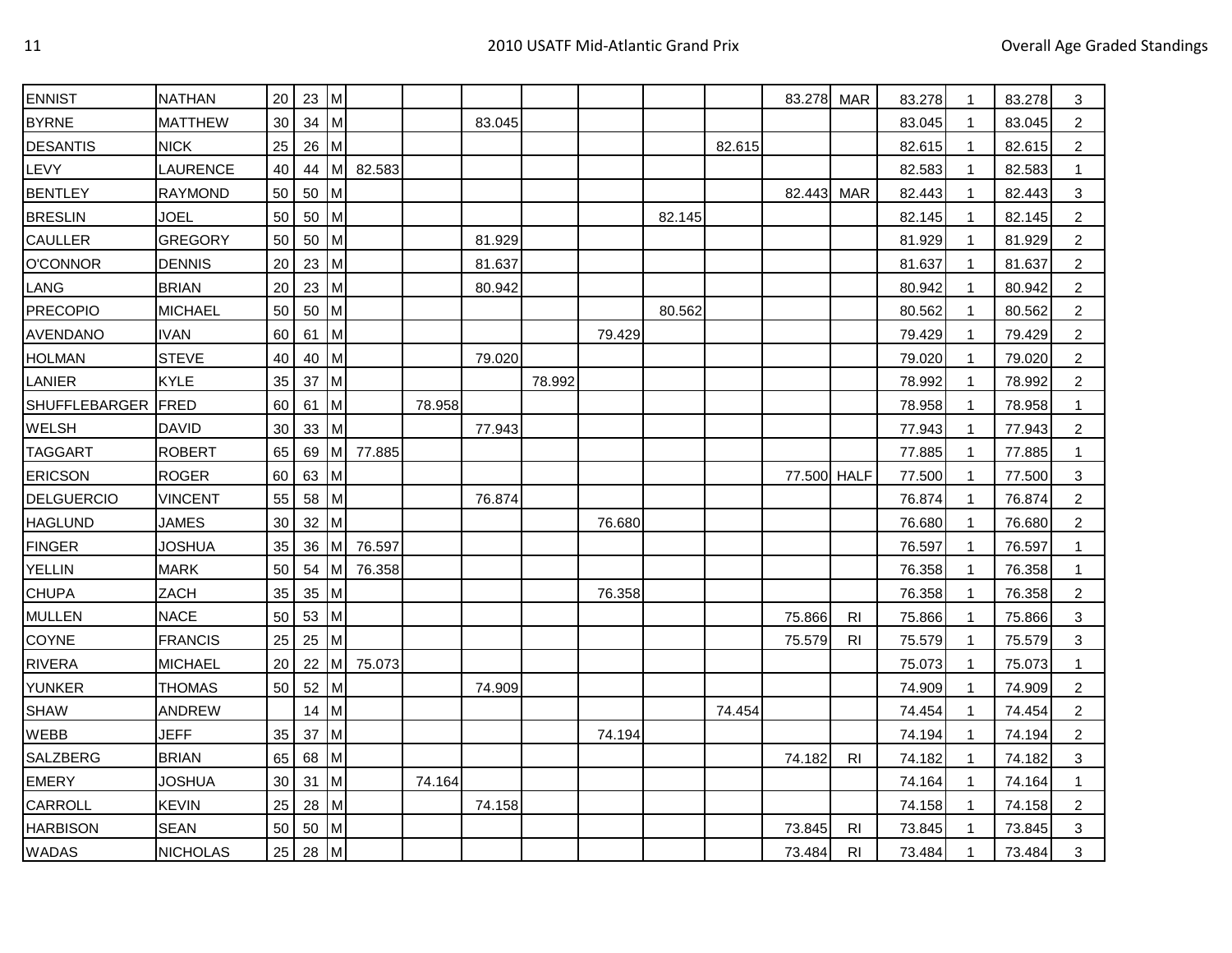| <b>SHUSTERMAN</b> | <b>NOAH</b>        | 40              | $40$ M |                |        |        |        |        |        |        |        | 72.998 HALF |            | 72.998 | 1              | 72.998 | 3                         |
|-------------------|--------------------|-----------------|--------|----------------|--------|--------|--------|--------|--------|--------|--------|-------------|------------|--------|----------------|--------|---------------------------|
| <b>HOFFMAN</b>    | <b>JOSEPH</b>      | 55              | 59 M   |                |        |        |        |        | 72.636 |        |        |             |            | 72.636 | $\mathbf{1}$   | 72.636 | $\overline{2}$            |
| <b>RATTY</b>      | <b>DANIEL</b>      | 20              | $22$ M |                | 72.540 |        |        |        |        |        |        |             |            | 72.540 | -1             | 72.540 | 1                         |
| <b>HIPP</b>       | <b>DICK</b>        | 70              | 70     | Iм             | 72.519 |        |        |        |        |        |        |             |            | 72.519 | -1             | 72.519 | $\mathbf 1$               |
| <b>BROCK</b>      | <b>TIMOTHY</b>     | 20              | 24     | $\mathsf{M}$   |        |        | 72.482 |        |        |        |        |             |            | 72.482 | -1             | 72.482 | $\overline{c}$            |
| <b>CLEVER</b>     | <b>RANDY</b>       | 60              | 60     | $\mathsf{I}$ M |        |        | 72.163 |        |        |        |        |             |            | 72.163 | $\mathbf{1}$   | 72.163 | $\overline{c}$            |
| <b>BRENNAN</b>    | <b>CHRIS</b>       | 15              | 19     | M              |        |        | 72.079 |        |        |        |        |             |            | 72.079 | -1             | 72.079 | $\overline{c}$            |
| DIX               | <b>DAN</b>         | 30              | 30     | Iм             | 71.967 |        |        |        |        |        |        |             |            | 71.967 | 1              | 71.967 | $\mathbf 1$               |
| <b>FRIEDMAN</b>   | LARRY              | 50              | 52     | Iм             | 71.828 |        |        |        |        |        |        |             |            | 71.828 | $\overline{1}$ | 71.828 | $\mathbf{1}$              |
| <b>WOJNAR</b>     | <b>RICH</b>        | 35              | 37     | $\mathsf{M}$   |        |        |        |        |        |        |        | 71.824      | <b>MAR</b> | 71.824 | $\mathbf 1$    | 71.824 | 3                         |
| <b>SMITH</b>      | <b>DUNCAN</b>      | 50              | 51     | $\mathsf{M}$   |        |        |        |        |        | 71.498 |        |             |            | 71.498 | -1             | 71.498 | $\overline{c}$            |
| <b>DALY</b>       | <b>JAY</b>         | 30              | 32     | $\mathsf{M}$   |        |        | 71.497 |        |        |        |        |             |            | 71.497 | $\mathbf 1$    | 71.497 | $\overline{c}$            |
| <b>KEENYA</b>     | <b>SEITO</b>       | 55              | 59     | <b>M</b>       | 69.900 |        |        |        |        |        |        |             |            | 69.900 | -1             | 69.900 | 1                         |
| <b>DOYLE</b>      | <b>PETE</b>        | 60              | 60     | $\mathsf{M}$   |        |        |        |        |        | 69.781 |        |             |            | 69.781 | $\mathbf 1$    | 69.781 | $\overline{c}$            |
| <b>KALBACHER</b>  | <b>KARL</b>        | 45              | 48     | $\mathsf{M}$   |        |        |        |        | 69.652 |        |        |             |            | 69.652 | -1             | 69.652 | 2                         |
| <b>BOUCHER</b>    | <b>NORMAND</b>     | 60              | 60     | <b>M</b>       | 68.593 |        |        |        |        |        |        |             |            | 68.593 | -1             | 68.593 | 1                         |
| <b>DRUMMOND</b>   | <b>MARK</b>        | 35              | 35     | <b>IM</b>      |        |        | 68.566 |        |        |        |        |             |            | 68.566 | -1             | 68.566 | $\overline{c}$            |
| PANDYA            | <b>NIRAV</b>       | 30              | 31     | M              | 68.546 |        |        |        |        |        |        |             |            | 68.546 |                | 68.546 |                           |
| <b>EARNEY</b>     | <b>KIRK</b>        | 35              | 38     | $\mathsf{M}$   |        |        | 68.443 |        |        |        |        |             |            | 68.443 | -1             | 68.443 | $\overline{c}$            |
| <b>GOLDSTEIN</b>  | <b>KEVIN</b>       | 50              | 50     | $\mathsf{M}$   |        | 68.129 |        |        |        |        |        |             |            | 68.129 | -1             | 68.129 | 1                         |
| <b>VERRY</b>      | <b>CHRISTOPHER</b> | 30              | 33     | $\mathsf{M}$   | 68.063 |        |        |        |        |        |        |             |            | 68.063 | $\mathbf{1}$   | 68.063 | $\mathbf{1}$              |
| <b>BROZOVICH</b>  | <b>GREGORY</b>     | 40              | 41     | $\mathsf{M}$   |        | 67.010 |        |        |        |        |        |             |            | 67.010 | -1             | 67.010 | $\mathbf 1$               |
| <b>BOURLA</b>     | <b>MARSEL</b>      | 40              | 40     | $\mathsf{M}$   |        |        | 66.627 |        |        |        |        |             |            | 66.627 | 1              | 66.627 | $\overline{c}$            |
| <b>SIMONETTI</b>  | <b>NICHOLAS</b>    | 50              | 52     | M              |        |        | 66.616 |        |        |        |        |             |            | 66.616 | 1              | 66.616 | $\overline{c}$            |
| <b>STEIN</b>      | <b>JAMES</b>       | 50              | 52     | $\mathsf{M}$   |        |        |        | 66.577 |        |        |        |             |            | 66.577 | $\mathbf 1$    | 66.577 | $\overline{c}$            |
| <b>PETERS</b>     | <b>PAUL</b>        | 30              | 34     | $\mathsf{I}$ M |        |        |        |        |        |        |        | 66.140 MAR  |            | 66.140 | -1             | 66.140 | $\ensuremath{\mathsf{3}}$ |
| <b>KUNZ</b>       | <b>BRIAN</b>       | 60              | 60     | <b>M</b>       | 65.183 |        |        |        |        |        |        |             |            | 65.183 | -1             | 65.183 | $\mathbf 1$               |
| <b>SCHRADER</b>   | <b>LOGAN</b>       | 20              | 23     | $\mathsf{M}$   |        |        |        |        |        |        | 64.183 |             |            | 64.183 | -1             | 64.183 | $\overline{c}$            |
| <b>STILLEY</b>    | <b>THOMAS</b>      | 45              | 48     | $\mathsf{M}$   |        |        |        |        |        |        |        | 63.696 MAR  |            | 63.696 | $\mathbf{1}$   | 63.696 | 3                         |
| <b>GERMAN</b>     | <b>RYAN</b>        | 30              | 32     | $\mathsf{M}$   |        |        | 63.654 |        |        |        |        |             |            | 63.654 | -1             | 63.654 | $\overline{c}$            |
| McCORQUODALE      | <b>DAVID</b>       | 65              | 65     | $\mathsf{M}$   | 63.650 |        |        |        |        |        |        |             |            | 63.650 | $\mathbf 1$    | 63.650 | $\mathbf{1}$              |
| <b>JAMES</b>      | <b>CHRISTOPHER</b> | 35              | 35     | M              | 63.117 |        |        |        |        |        |        |             |            | 63.117 | -1             | 63.117 | 1                         |
| <b>MUQARIBU</b>   | <b>MUDHILLUN</b>   | 30 <sup>°</sup> | $30$ M |                | 62.707 |        |        |        |        |        |        |             |            | 62.707 | $\mathbf{1}$   | 62.707 | $\mathbf{1}$              |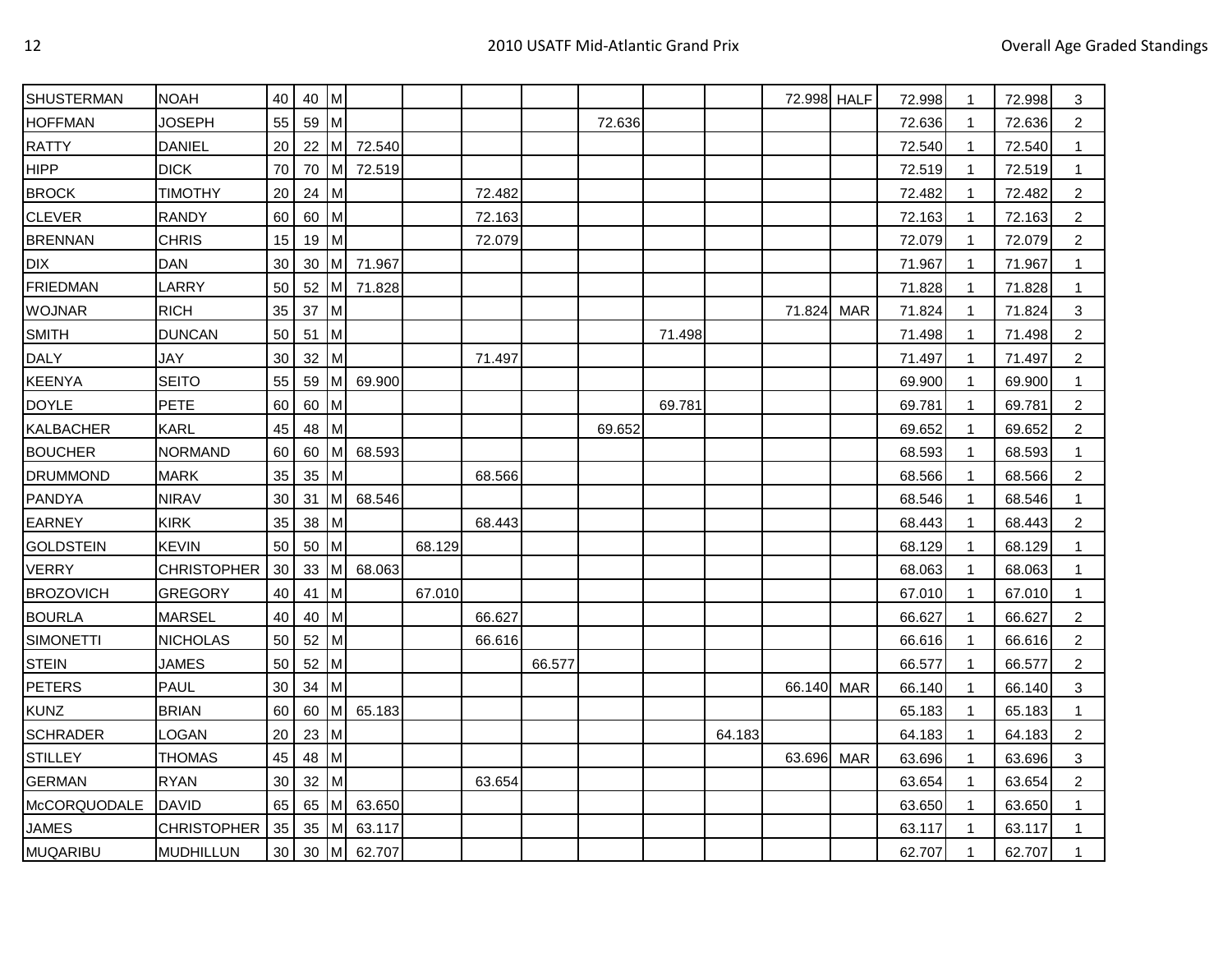| <b>STARR</b>        | <b>JOHN</b>    | 80 | 81     | Iм           | 62.044 |        |        |        |        |        |            |             | 62.044 | 1            | 62.044 | -1             |
|---------------------|----------------|----|--------|--------------|--------|--------|--------|--------|--------|--------|------------|-------------|--------|--------------|--------|----------------|
| <b>KAUFMAN</b>      | <b>STEVEN</b>  | 40 | 43     | lм           |        | 61.886 |        |        |        |        |            |             | 61.886 | $\mathbf{1}$ | 61.886 | 1              |
| <b>BOOTH</b>        | <b>MATTHEW</b> | 35 | 38     | Iм           |        |        |        |        |        |        | 61.818     | <b>RI</b>   | 61.818 | 1            | 61.818 | 3              |
| <b>GROSS</b>        | <b>MICHAEL</b> | 40 | 43     | ıм           |        |        |        |        |        |        | 61.134     | <b>MAR</b>  | 61.134 | 1            | 61.134 | 3              |
| <b>MAKURATH</b>     | <b>PAUL</b>    | 60 | 64     | Iм           | 60.520 |        |        |        |        |        |            |             | 60.520 | 1            | 60.520 |                |
| <b>MCCANDLESS</b>   | <b>ALAN</b>    | 45 | 45     | IM.          | 60.458 |        |        |        |        |        |            |             | 60.458 | $\mathbf{1}$ | 60.458 | $\mathbf{1}$   |
| <b>PECILI</b>       | <b>JOSEPH</b>  | 45 | 46     | M            |        |        |        |        |        | 60.187 |            |             | 60.187 | 1            | 60.187 | $\overline{c}$ |
| <b>REIS</b>         | WILLIAM        | 50 | 50     | lм           |        |        | 60.119 |        |        |        |            |             | 60.119 | $\mathbf 1$  | 60.119 | $\overline{c}$ |
| <b>WEINTRAUB</b>    | <b>DANIEL</b>  | 50 | 52     | Iм           | 59.997 |        |        |        |        |        |            |             | 59.997 | $\mathbf 1$  | 59.997 | -1             |
| <b>TUCKER</b>       | WILLIAM        | 50 | 52     | Iм           |        |        | 59.977 |        |        |        |            |             | 59.977 | $\mathbf{1}$ | 59.977 | $\overline{2}$ |
| <b>KELLY</b>        | <b>JOSEPH</b>  | 25 | 28     | M            |        |        |        |        |        |        | 59.793     | MAR         | 59.793 | $\mathbf 1$  | 59.793 | 3              |
| <b>KING</b>         | <b>BILL</b>    | 50 | 50     | Iм           |        |        | 58.661 |        |        |        |            |             | 58.661 | 1            | 58.661 | $\overline{2}$ |
| <b>MASTRIPOLITO</b> | <b>JOSEPH</b>  | 40 | 43     | Iм           |        |        |        |        |        |        | 58.547     | MAR         | 58.547 | -1           | 58.547 | 3              |
| <b>GROSSMAN</b>     | CARL           | 60 | 63     | Iм           |        |        | 58.409 |        |        |        |            |             | 58.409 | -1           | 58.409 | $\overline{c}$ |
| WILLIAMSON          | <b>RONALD</b>  | 40 | 43     | Iм           | 57.746 |        |        |        |        |        |            |             | 57.746 | -1           | 57.746 | $\mathbf{1}$   |
| <b>STRAW</b>        | <b>KEITH</b>   | 55 | 55     | Iм           |        |        |        |        |        |        | 57.477     | <b>MAR</b>  | 57.477 | -1           | 57.477 | 3              |
| <b>KENNEDY</b>      | <b>PATRICK</b> | 15 | 18     | M            |        |        | 55.377 |        |        |        |            |             | 55.377 | -1           | 55.377 | 2              |
| <b>CLARKE</b>       | <b>STEPHEN</b> | 50 | 50     | M            |        | 55.347 |        |        |        |        |            |             | 55.347 | 1            | 55.347 | 1              |
| <b>GILBERT</b>      | <b>STEVEN</b>  | 35 | 39     | Iм           |        |        |        |        |        |        | 54.521     | <b>HALF</b> | 54.521 | 1            | 54.521 | 3              |
| <b>HOPPAUGH</b>     | <b>BILL</b>    | 40 | 43     | Iм           |        |        |        |        |        |        | 54.435     | MAR         | 54.435 | 1            | 54.435 | 3              |
| <b>TIERNO</b>       | <b>CARMEN</b>  | 40 | 42     | Iм           |        |        | 54.136 |        |        |        |            |             | 54.136 | $\mathbf{1}$ | 54.136 | $\overline{2}$ |
| <b>GAVIN</b>        | <b>TOM</b>     | 55 | 57     | Iм           | 53.539 |        |        |        |        |        |            |             | 53.539 | 1            | 53.539 | -1             |
| <b>ENGLE</b>        | <b>BRUCE</b>   | 55 | 59     | Iм           |        |        |        |        |        | 53.059 |            |             | 53.059 | 1            | 53.059 | $\overline{2}$ |
| <b>TARALLO</b>      | <b>PAUL</b>    | 45 | 49     | Iм           |        | 52.993 |        |        |        |        |            |             | 52.993 | 1            | 52.993 | -1             |
| <b>SHIPLEY</b>      | <b>GLEN</b>    | 50 | 50     | Iм           |        |        |        | 52.624 |        |        |            |             | 52.624 | $\mathbf{1}$ | 52.624 | $\overline{c}$ |
| <b>PINCHAC</b>      | <b>STEPHEN</b> | 55 | 55     | $\mathsf{M}$ |        |        |        |        |        |        | 50.865     | MAR         | 50.865 | $\mathbf 1$  | 50.865 | 3              |
| <b>JANAS</b>        | <b>FRANK</b>   | 55 | 57     | Iм           |        |        | 50.503 |        |        |        |            |             | 50.503 | $\mathbf{1}$ | 50.503 | $\overline{2}$ |
| LANYON              | <b>JUSTIN</b>  | 25 | 29     | M            | 50.354 |        |        |        |        |        |            |             | 50.354 | -1           | 50.354 | $\mathbf{1}$   |
| <b>CHAPUT</b>       | <b>BRIAN</b>   | 25 | 29     | Iм           |        |        | 50.302 |        |        |        |            |             | 50.302 | $\mathbf{1}$ | 50.302 | $\overline{c}$ |
| <b>JOHNSON</b>      | <b>ERIK</b>    | 35 | 35     | Iм           |        |        |        |        | 49.613 |        |            |             | 49.613 | $\mathbf 1$  | 49.613 | 2              |
| PRABHU              | <b>MUKUND</b>  | 45 | 45     | M            |        |        |        |        |        |        | 49.120     | MAR         | 49.120 | -1           | 49.120 | 3              |
| <b>DIEHM</b>        | <b>CHRIS</b>   | 45 | 45     | lм           |        |        | 47.458 |        |        |        |            |             | 47.458 | -1           | 47.458 | $\overline{c}$ |
| <b>HERNANDEZ</b>    | <b>JULIO</b>   | 30 | $34$ M |              |        |        |        |        |        |        | 47.050 MAR |             | 47.050 | $\mathbf{1}$ | 47.050 | 3              |